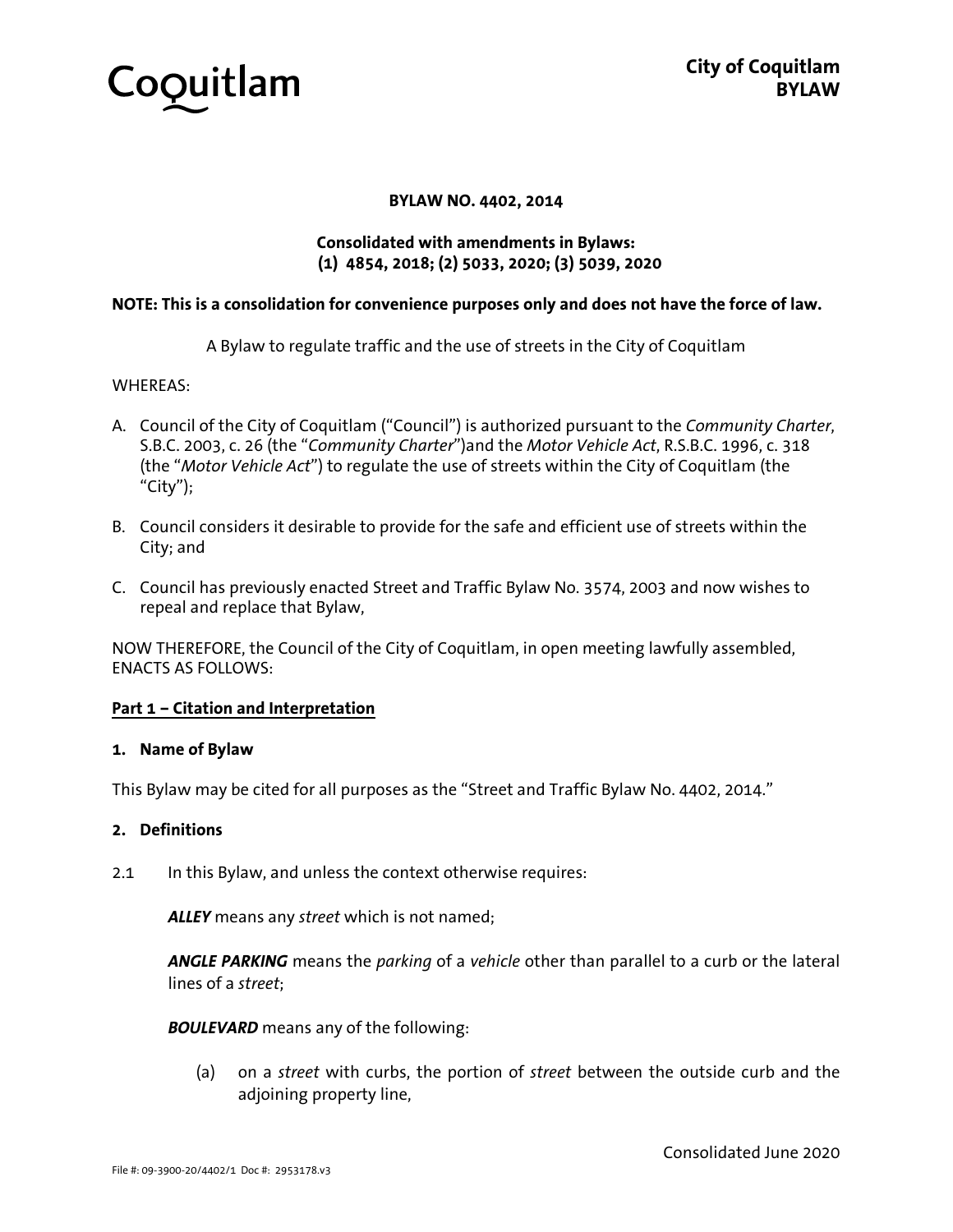- (b) on a *street* without curbs, the portion of *street* between the edge of the roadway and the adjoining property line,
- (c) on a *street* where *traffic* is separated by means of a *median*, includes the *median*;

*BOULEVARD CROSSING* means that portion of a *boulevard* permanently improved or designed for the passage of *traffic*;

*BUS* means a *vehicle* having a seating capacity of more than 10 persons, including the *driver*, which is operated for hire or for public transportation;

*BUS STOP* means an area on a *street* for the *stopping* of a *Coast Mountain Bus* only that:

- (a) is delineated by two *signs*,
- (b) extends 36 metres from and in the direction indicated on one *sign*, or
- (c) is within 36 metres of the approach side of a *sign* which identifies a location where buses stop to load or unload passengers;

*BUS ROUTE* means any *street* which has been designated as a transit route by the *Engineer*;

*CHIEF OF POLICE* means the senior officer in charge of the Royal Canadian Mounted Police (Coquitlam Detachment), or his or her designate;

*CITY* means the City of Coquitlam;

*CITY ARTERIAL STREET* means a *street* shown as part of the major road network or as an arterial street in the Strategic Transportation Plan in place in the *City*, as amended or replaced from time to time;

*COAST MOUNTAIN BUS* means a *vehicle* for hire operated by the Coast Mountain Bus Company or its successor, or the subsidiaries or contractors of those companies, and used for the transportation of passengers;

*COMBINATION OF VEHICLES* means a combination of *vehicle* and *trailer*, *vehicle* and semitrailer, or *vehicle*, semi-trailer and *trailer*;

*COMMERCIAL LOADING ZONE* means an area or space on a *street* established for the loading or unloading of materials, to be used exclusively by a *commercial vehicle*;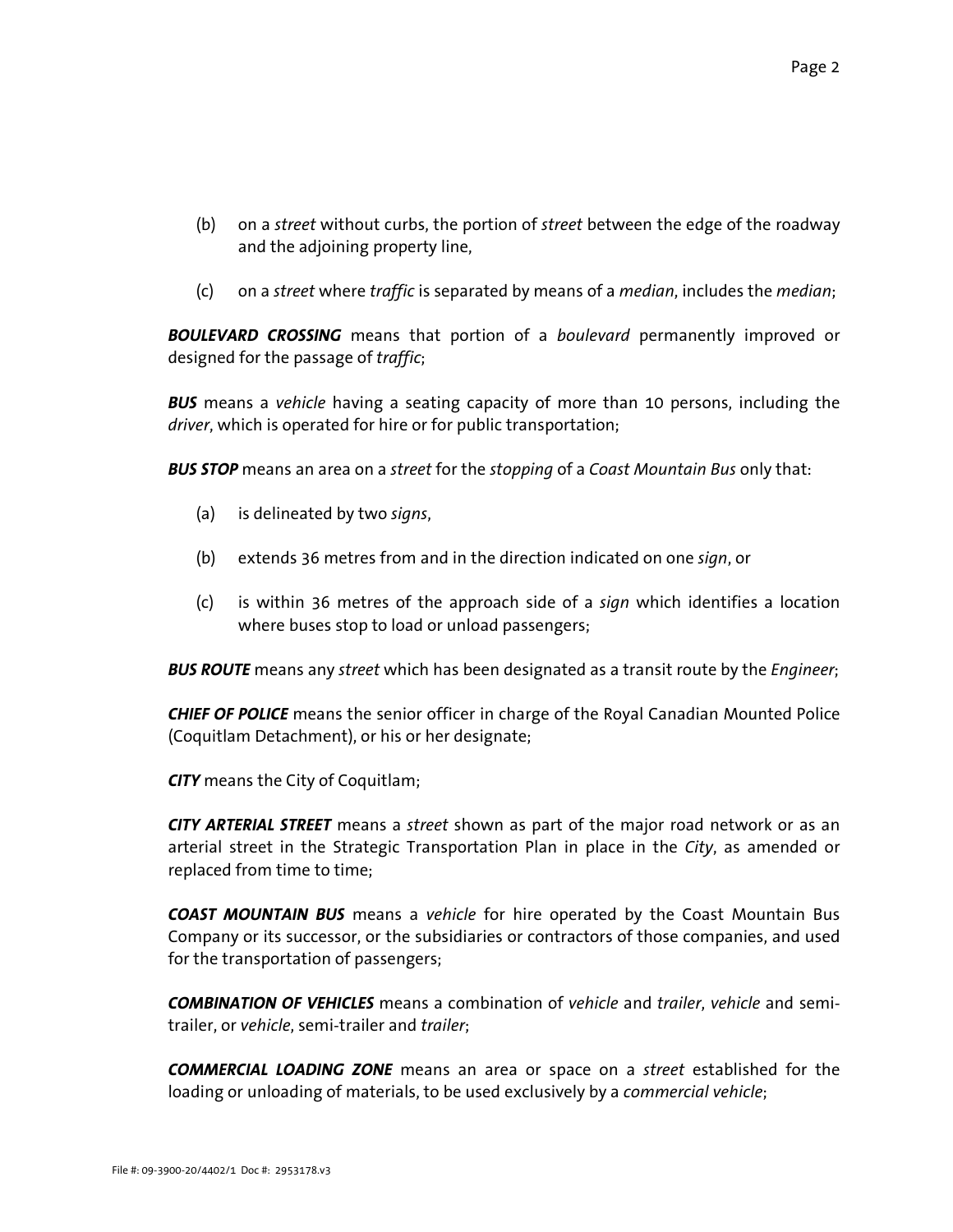*COMMERCIALLY USED PROPERTY* means real property used in whole or in part for commercial or industrial purposes, but does not include a parking lot ancillary to property used only for residential purposes;

*COMMERCIAL VEHICLE* means a *vehicle* engaged in carrying, or which is designed to carry, goods, wares or merchandise, and which is licensed as a commercial vehicle under the appropriate municipal or provincial laws or regulations;

*COUNCIL* means the Council of the *City*;

*CROSSWALK* means any of the following:

- (a) the portion of a *street* indicated for *pedestrian* crossing by lines or other markings,
- (b) the portion of a *street* at an *intersection* that is included within the connection of the lateral lines of the *sidewalk* on the opposite sides of the *street*, or within the extension of the lateral lines of the *sidewalk* on one side of the *street*, but does not include *alley intersections*,
- (c) in the absence of a *sidewalk*, the portion of a *street* at an *intersection* that is included within the extension of the lateral edge of the *street* and the adjacent lateral property line, but does not include *alley intersections*;

*CUSTOM TRANSIT VEHICLE* means a *vehicle* used primarily for the transport of a person with a disability, operated by an agency approved by the government authorities responsible for providing transit services for persons with a disability, and identified in a manner specified by the *Engineer*;

*CYCLE* means a device having any number of wheels that is propelled by human power and on which a person may ride and includes a motor assisted cycle as described in the *Motor Assisted Cycle Regulation* under the *Motor Vehicle Act* of British Columbia, as amended from time to time;

*DISABLED PARKING PERMIT* means a document issued by the Social Planning and Research Council of British Columbia or another authorized body authorizing a person with a disability to *park* in a designated *parking* space for a person with a disability;

*DISABLED ZONE* means a section of a *street* for *parking* and *stopping* for a person with a disability, which is identified by a *traffic control device*;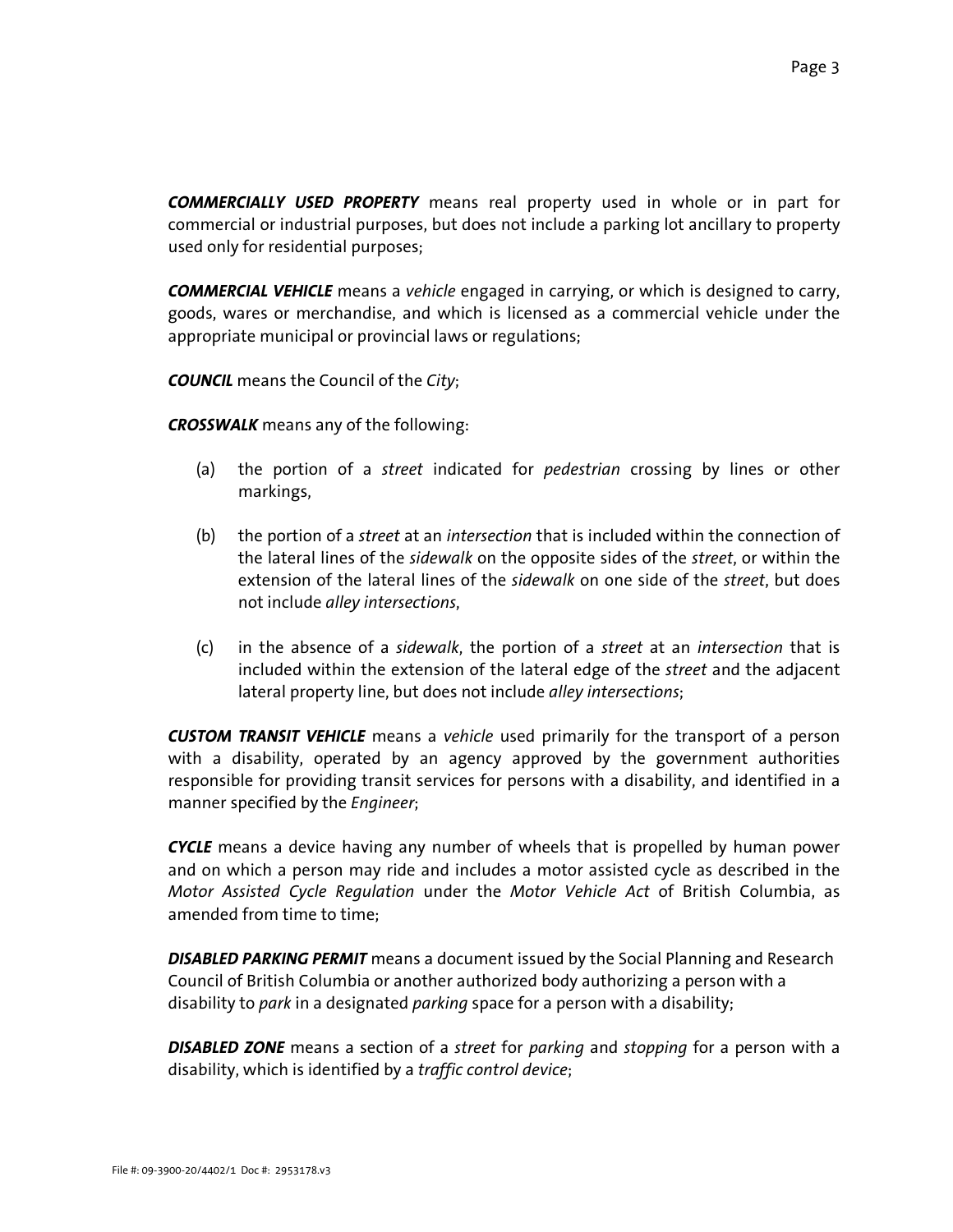*DRIVER* means a person who drives, operates, propels or otherwise controls a *vehicle*;

*EMERGENCY VEHICLE* means any *vehicle* used for fire-response service, a police service, or an ambulance service and includes any other *vehicle* designated as such by the *Chief of Police*;

*ENGINEER* means the General Manager of Engineering and Public Works in the *City*, or his or her designate;

*FEES AND CHARGES BYLAW* means the Fees and Charges Bylaw in force in the *City*, as amended or replaced from time to time;

*FIRE CHIEF* means the Chief of the Fire/Rescue Department of the *City*, or his or her designate;

*FIRE ZONE* means that portion of a *street* which is contained within the projected extension of the lateral boundaries of every parcel of land upon which any Fire Hall or Fire Station is constructed, and in which any equipment for use in fighting fire or other emergency uses is held, stored or maintained by the *City*;

*INTERSECTION* means the area created by the extension of the lateral property lines of *streets* which join one another, whether such *streets* at the junction cross each other or meet at an angle without crossing each other;

*JAYWALK* means to cross a *street*, other than an *alley* or *multi-use pathway*, at any place which is not within a *crosswalk* and which is less than one block from a marked *crosswalk*;

*LOADING ZONE* means the area or space on a *street* established for the exclusive use of *vehicles* during the loading or unloading of materials or passengers;

*LOCAL DELIVERY* means the driving or operating of a *vehicle* upon a *street* for the purpose of delivering to or collecting from a specific property address within the *City*;

*MEDIAN* means an area that is painted, curbed or raised and is located between *traffic* lanes of a *street* to separate *vehicles* traveling in opposite directions;

*MOBILITY AID* means a device, including a manual wheelchair, electric wheelchair and scooter, that is used to facilitate the transport, in a normally seated orientation, of a person with a physical disability;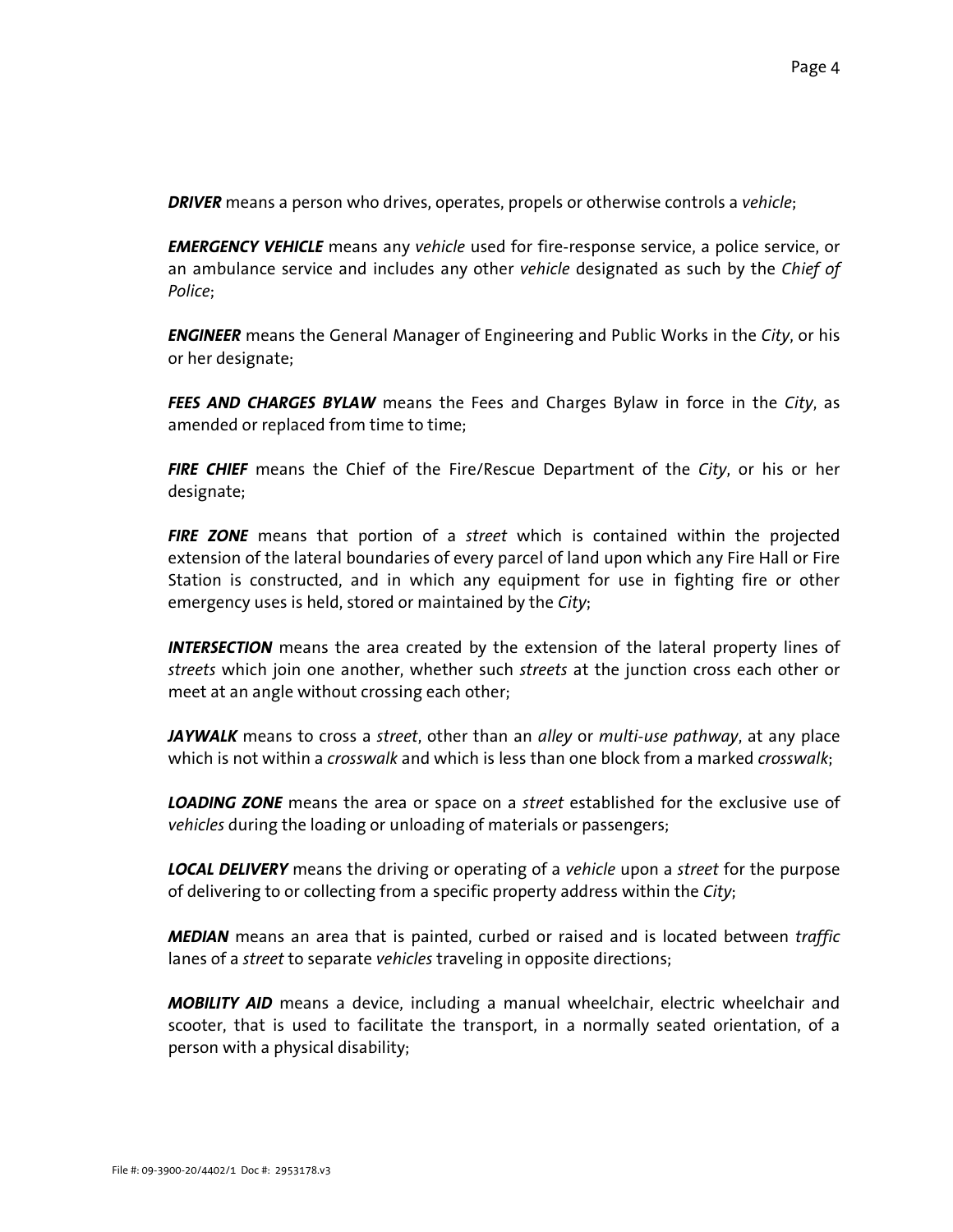*MULTI-USE PATHWAY* means a *street*, or portion of a *street*, designed for use by a *pedestrian*, *cycle* and other non-motorized conveyances, and marked as such by a *traffic control device*;

*ONE-WAY STREET* means a *street* designated by a *traffic control device* for the movement of *vehicle traffic* in one direction only;

*OUTSTANDING TICKET* means a ticket that is deemed to be due and payable under the provisions of the *Community Charter*, the *Local Government Bylaw Notice Enforcement Act*, S.B.C. 2003, c. 60, or the regulations thereto;

**PARK** or **PARKING** means the standing of a *vehicle*, whether occupied or not, other than up to five minutes for the purpose of and while actually engaged in loading or unloading merchandise or discharging or taking on passengers;

**PARKING PAY STATION** means an automatic or other device for the purpose of allotting and controlling parking spaces for *vehicles*, and measuring and recording the duration of *parking*;

*PARKS MANAGER* means the General Manager of Parks, Recreation and Culture in the *City*, or his or her designate;

*PASSENGER ZONE* means the area or space on a *street* established for the exclusive use of *vehicles* during the loading or unloading of passengers;

*PEDESTRIAN* means a person on foot or using a *mobility aid*;

*PEACE OFFICER* has the same meaning as defined in the *Interpretation Act* of British Columbia;

**POLICE OFFICER** means a constable or person having the powers of a constable under the *Police Act* of British Columbia;

*PROPERTY LINE* means the legal boundary between a *street* and the parcels of land abutting it;

*PUBLIC PARK* means any public park and any other area which is in the possession, jurisdiction or control of the *City*;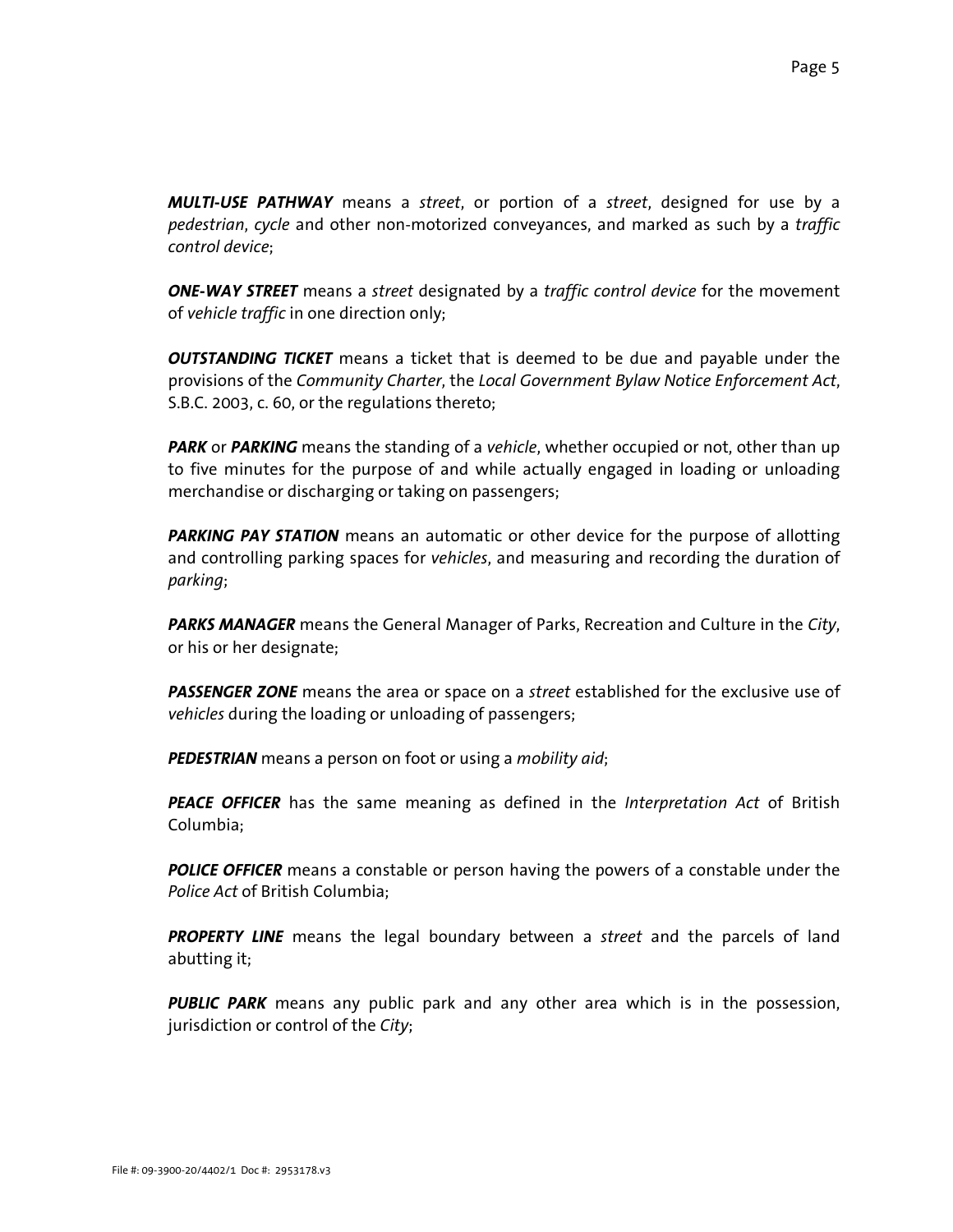*SERVICE VEHICLE* means a *vehicle* used to service a facility owned, operated or maintained by a public authority or a public utility, and includes a *vehicle* displaying a card or decal issued by the *City* identifying it as such;

*SHARED VEHICLE* means a *vehicle* owned and operated by a shared vehicle organization which provides *vehicle* sharing services to its members;

*SIDEWALK* means the portion of a *street*, improved for the use of *pedestrians*, between the curb lines or the lateral lines of a *street* and the adjacent property lines, but does not include a *multi-use pathway*;

*SIDEWALK CROSSING* means that portion of a *sidewalk* permanently improved or designed for the passage or entry of *traffic*;

*SIGN* means any *traffic* notice or advisory posting authorized on any *street* by the *Engineer*;

## *STOP* or *STOPPING* means

- (a) when required, a complete cessation from movement of a *vehicle*, and
- (b) when prohibited, the stopping or standing of a *vehicle*, whether occupied or not, except when necessary to avoid conflict with other *traffic* or to comply with the directions of a *Police Officer*, a *traffic control signal*, a *sign*, or a traffic control person;

*STREET* includes a public road, highway, bridge, viaduct, *alley*, right-of-way, *sidewalk*, and *multi-use pathway,* and any other way normally open to the use of the public;

*STREET FURNITURE* includes waste receptacles, benches, bus shelters, bicycle racks and any similar work, structure or equipment;

*TRAFFIC* means *pedestrians*, *vehicles*, and other conveyances, either singly or together, using any *street*;

*TRAFFIC CONTROL DEVICE* means any *sign*, signal, marking or other device, painted or erected, for the purpose of regulating *traffic*, and includes a *traffic control signal*;

*TRAFFIC CONTROL SIGNAL* means any device, manually, electrically or mechanically operated for the regulation of *traffic*, and which successively temporarily prohibits and permits *traffic* movement by displaying different signal indications;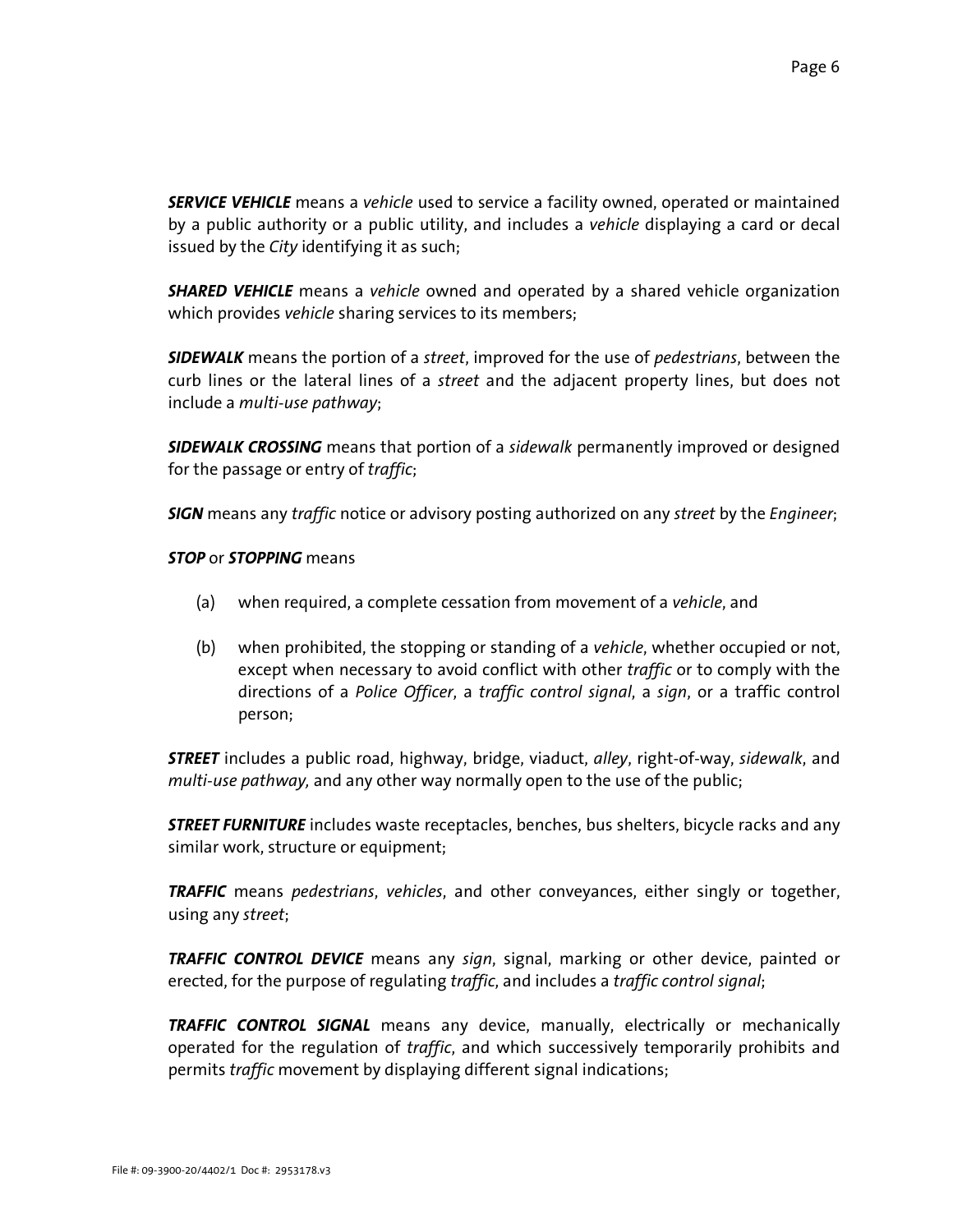*TRAFFIC ISLAND* means an area that is painted, curbed or raised between traffic lanes for the control of *vehicle* movements or for *pedestrian* refuge;

*TRAILER* means a *vehicle* with or without power designed for carrying persons or property and for being drawn by a *vehicle* and so constructed that no part of its weight rests upon the towing *vehicle*;

*TRUCK* means a *vehicle* or combination of *vehicles* with a gross vehicle weight in excess of 11,800 Kilograms;

*TRUCK ROUTE* means any *street*, or portion thereof, listed in Schedule A of this Bylaw;

*TRUCK TRACTOR* means a *vehicle* designed and used primarily for drawing another *vehicle* and not so constructed as to carry a load other than a part of the weight of a *vehicle* and load so drawn;

*VEHICLE* means a device in, upon, or by which a person or property may be transported or drawn upon a *street*, but does not include a *mobility aid*, *cycle* or a device designed to be moved only by human power.

### **3. Motor Vehicle Act**

3.1 Unless otherwise contained in this Bylaw, all provisions of the *Motor Vehicle Ac*t of British Columbia, and Regulations thereto, present to the Act shall pertain to use and operations of a *vehicle* in the *City*.

# **Part 2 – City Official's Duties and Powers**

## **4. General Powers**

- 4.1 The *Engineer* is hereby authorized to mark traffic lanes on a *street* and to designate a *street* or portion of a *street* on which a distinguishing single line or double line shall be marked, which lines need not be in the middle of the traveled portion of the *street*.
- 4.2 The *Engineer* is hereby authorized to designate a *street* or portion of a *street* upon which no *vehicle* shall be *stopped* or *parked*, or only such *vehicles* or classes of *vehicles* at such times and upon such conditions as may be prescribed by the *Engineer*.
- 4.3 The *Engineer* is hereby authorized to locate, establish and maintain upon any *street* such *signs*, *traffic control devices* or *street furniture* as may be deemed necessary for the regulation, direction and control of *traffic* on any *street*.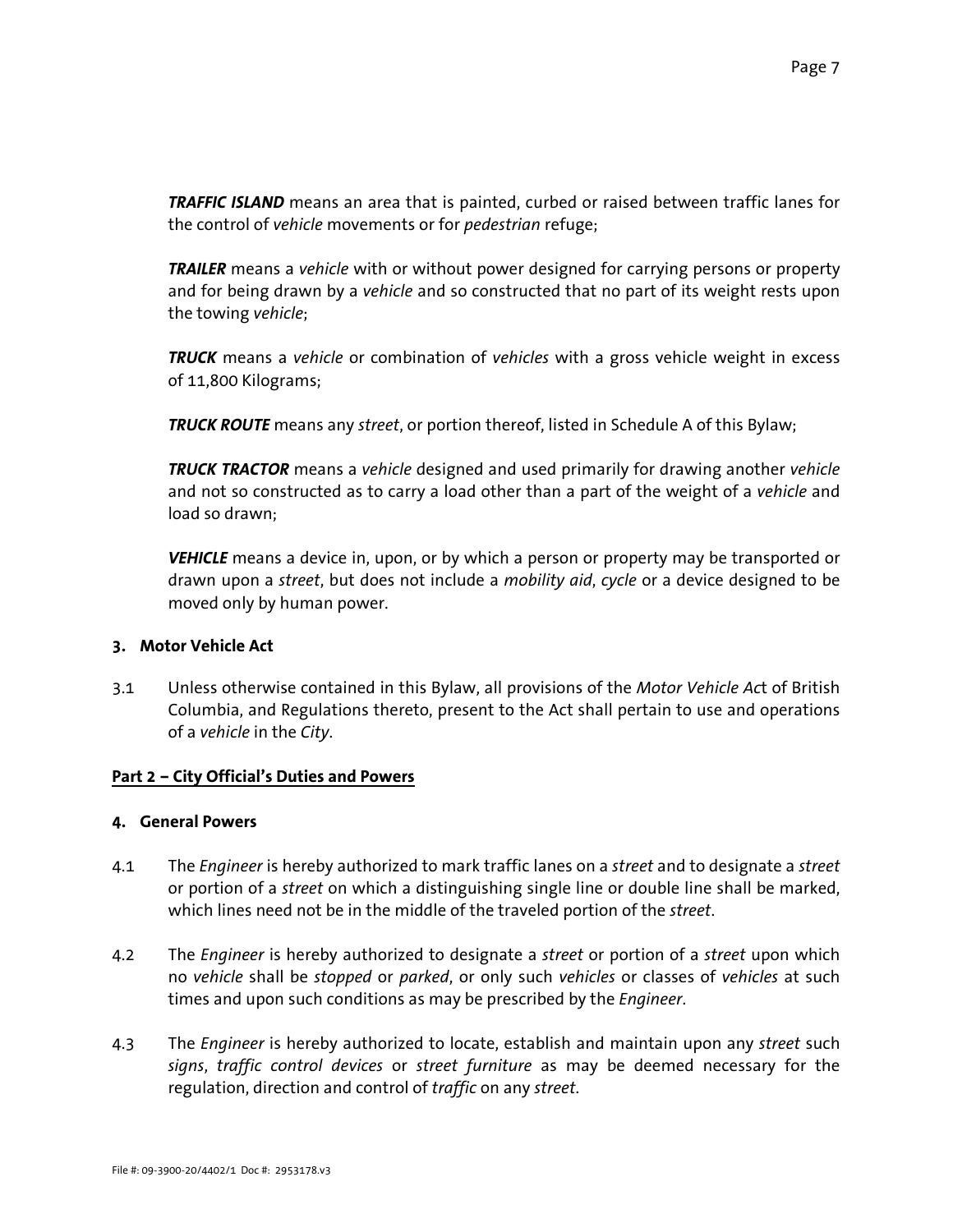- 4.4 The *Chief of Police* and *Engineer* are each hereby authorized to place or cause to be placed, for periods not exceeding 30 days at any one time, a portable *traffic control device*:
	- 4.4.1 at the entrance to dance halls, funeral parlors or other places of public assembly during the period of assembly therein;
	- 4.4.2 upon either or both sides of any *street* or portion of *street* along the route of any parade or in the vicinity of a large public gathering;
	- 4.4.3 at any other location in order to expedite the movement of *traffic* or to safeguard *pedestrians* or property;
	- 4.4.4 in front of any buildings or structures under construction, alterations, repairs or demolition.
- 4.5 A portable *traffic control device* placed in accordance with section 4.4 supersedes any provisions of this Bylaw or any regulations, warnings or directions displayed by any other *sign* or *traffic control device*.
- 4.6 The *Parks Manager* is authorized to exercise the same powers as the *Engineer* as set out in sections 4.1, 4.2 and 4.3 with respect to any *street* within any *public park*.
- 4.7 The *Engineer* is authorized to regulate and prohibit *parking* or *stopping* on a *street* for snow removal purposes and, without limiting the generality of the foregoing, may place a *traffic control device* for such purposes.
- 4.8 The *Engineer* is authorized to permit, upon payment of the prescribed fee, the construction, placement or erection of things on a *street*.
- 4.9 The *Engineer* is authorized to permit the construction of a culvert, *sidewalk*, curb, curb crossing, *sidewalk crossing* or *boulevard crossing* on any *street*, and no person shall cause, allow or permit such construction unless permission is provided in writing by the *Engineer*.
- 4.10 If any person fails to take any action required under this Bylaw in respect of real property, the *Engineer* may enter on to any real property and fulfill that requirement at the expense of the owner of that real property and recover the costs incurred as a debt, and may cause the debt to be collected in the same manner and with the same remedies as property taxes.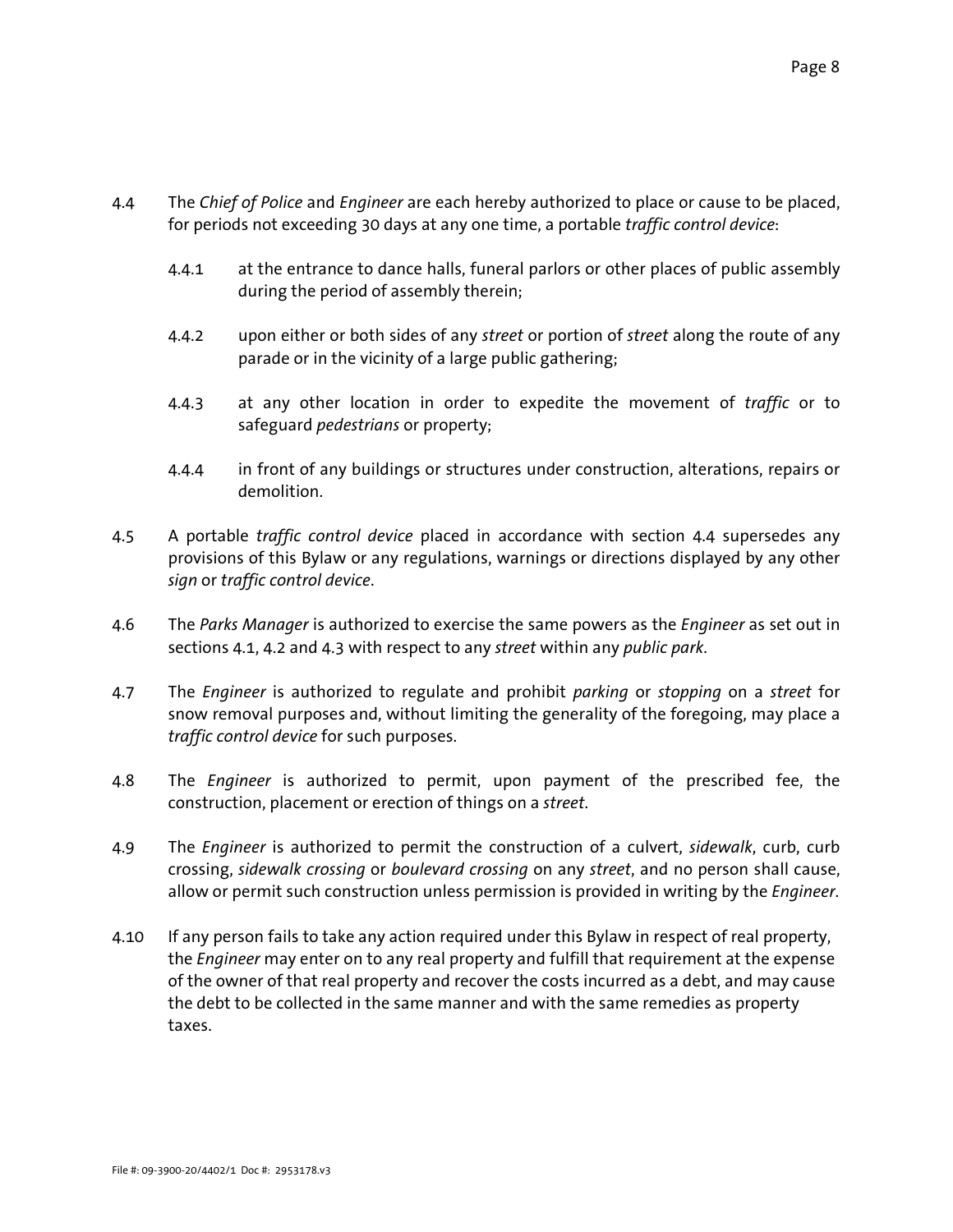4.11 The *Engineer* is authorized to recover any costs associated with the administration of this Bylaw, or for any damage to *City* property, from the person deemed responsible by the *Engineer* for such costs.

# **5. Engineering Permits and Exemptions**

- 5.1 The *Engineer*, in issuing any permits or allowing for any exemptions under this Bylaw, may:
	- 5.1.1 impose any terms and conditions the *Engineer* considers necessary or desirable; and
	- 5.1.2 require the applicant to deposit with the *City* a security deposit or other indemnity, in an amount prescribed by the *Engineer*, to secure payment to the *City* for the cost of repairing or reconstructing any *street* or other property of the *City* damaged by the activities of the applicant.
- 5.2 Any person who is operating a *vehicle* or using a *street* under a permit issued or exemption granted under this Bylaw shall at all times comply with all of the terms and conditions set out in that permit or exemption.
- 5.3 Any person operating a *vehicle* or using a *street* under a permit issued or exemption granted pursuant to this Bylaw shall carry proof of the permit or exemption at all times when operating thereunder and shall produce it to any *City* representative or *Peace Officer* for inspection upon request.

# **6. Closing a Street**

- 6.1 When, in the opinion of the *Engineer*, *Fire Chief* or *Chief of Police*, any *street*, or any portion of it is unsafe or unsuitable for *traffic*, or it is deemed advisable that *traffic* should be restricted or diverted, the *Engineer*, *Fire Chief*, or the *Chief of Police* may close such *street* or portion of it, or restrict or divert *traffic*, and for that purpose may erect or place a *traffic control device*, barriers, *signs*, notices, or other warnings.
- 6.2 The *Engineer* may, on application and payment of the prescribed fee, grant permission to any person to temporarily close a *street* or portion of a *street*.
- 6.3 No person shall enter, or travel upon such *street* or portion of a *street* so closed under section 6.1 or 6.2, or enter or travel thereon contrary to the restrictions placed upon *traffic*, or interfere in any way with any *traffic control device*, barrier, *sign*, notice or warning.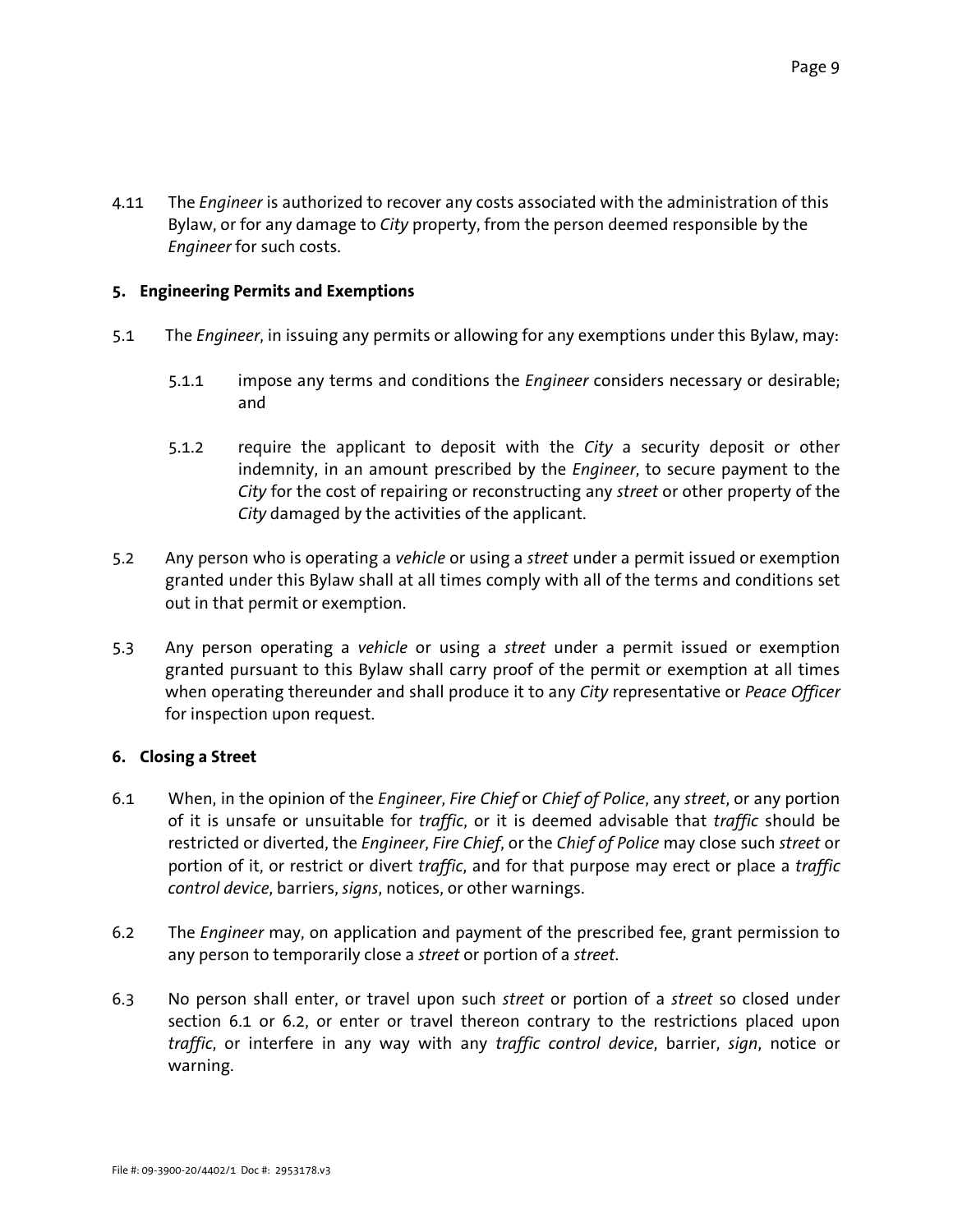#### **7. Impounding Provisions**

- 7.1 If any *vehicle* or obstruction is unlawfully occupying any portion of a *street* or public space, any bylaw officer, duly appointed as such by *Council*, or a *Police Officer* may take such *vehicle* or obstruction into custody and cause it to be removed, or impounded, and the *City* may recover its fees and costs for such removal, or impoundment from the owner of the *vehicle* or obstruction.
- 7.2 Any *vehicle* which has three or more *outstanding tickets* issued to it and is *parked* or *stopped* on any *street* or in any public space, shall be deemed to be unlawfully occupying the *street* or public space regardless of whether the *vehicle* is *parked* or *stopped* in compliance with the other provisions of this Bylaw and regardless of whether the *driver* of that *vehicle* has deposited the required fee in a *parking pay station* where required.
- 7.3 The *City* may release a *vehicle* or other thing taken into custody under section 7.1 to the owner provided that the owner provides proof of ownership, satisfactory to the *City*, and pays any applicable impounding fees and charges.

#### **Part 3 – Stopping and Parking Regulations**

#### **8. Stopping on Streets**

- 8.1 No person shall *stop* a *vehicle* at any place where prohibited by this Bylaw.
- 8.2 No person shall *stop* a *vehicle*:
	- 8.2.1 at any place where a *traffic control device* prohibits *stopping*;
	- 8.2.2 within 6 metres of the approach side of a stop sign;
	- 8.2.3 within 6 metres of a fire hall on that side of the *street* on which the fire hall is located, or within 25 metres of a fire hall on the opposite side of the *street* on which the fire hall is located, unless otherwise restricted by a *traffic control device*;
	- 8.2.4 within 5 metres of a fire hydrant, measured either side from the point at the curb or edge of the roadway which is closest to the fire hydrant;
	- 8.2.5 in front of or within 2 metres of the nearest side of a *boulevard crossing* or *sidewalk crossing*;
	- 8.2.6 in front of or within 3 metres of the nearest side of an *alley*;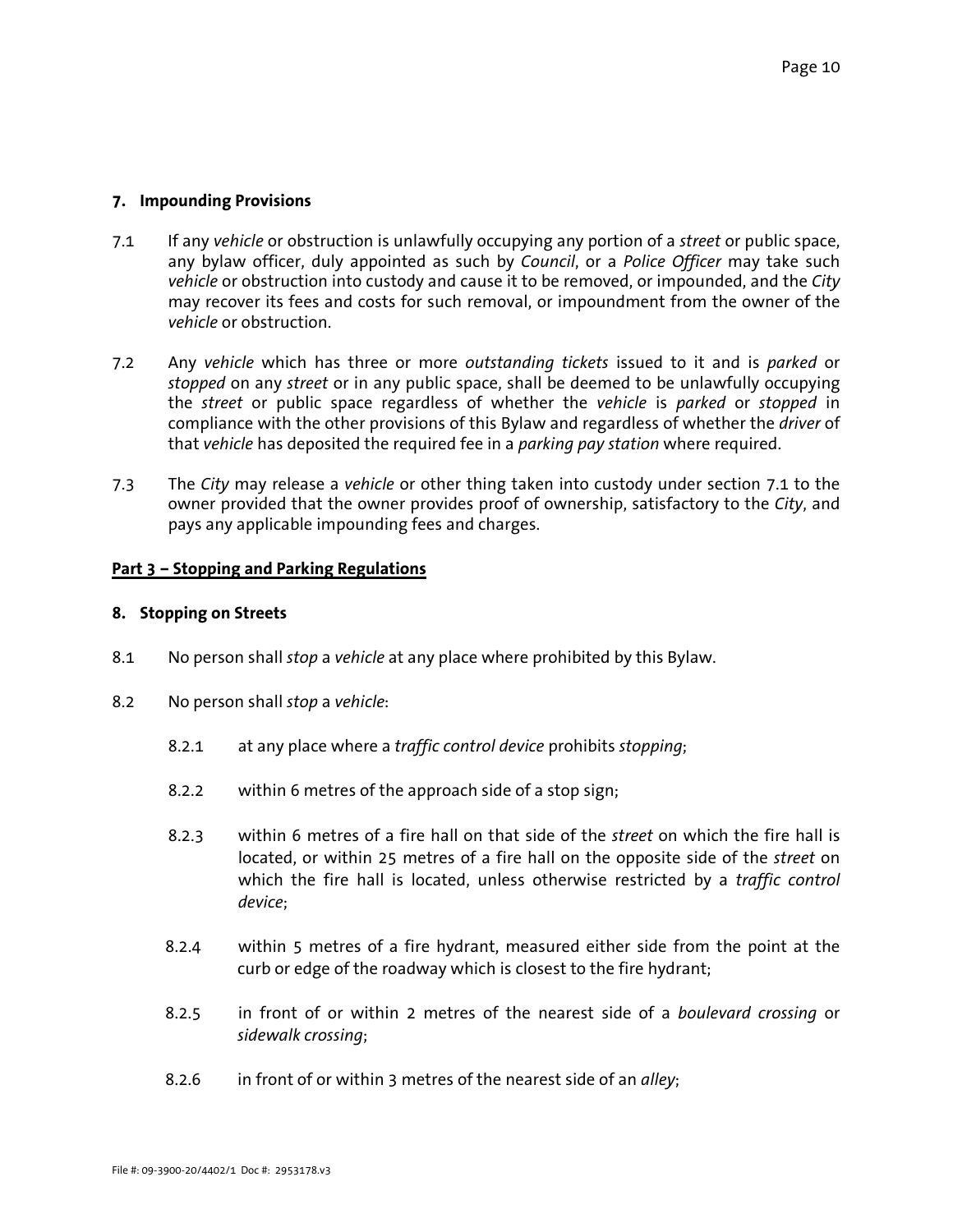- 8.2.7 alongside or opposite a *street* excavation or obstruction where to do so would obstruct the movement of *traffic*;
- 8.2.8 alongside a *median*, *traffic island* or traffic bulge;
- 8.2.9 on any *street* bounded by curbs where the *street* is less than 6 metres in width;
- 8.2.10 on the paved portion of any *street*, which does not have curbs or a yellow centerline, in such a manner or under such conditions as to leave available less than a width of 4 metres of pavement;
- 8.2.11 on the paved portion of any *street*, which has a yellow centerline, in such a manner or under such conditions as to leave less than 3 metres between the yellow centerline and the *vehicle*;
- 8.2.12 on any portion of a *street* indicated by a *sign* as reserved for one or more particular classes of *vehicles*, except for *vehicles* of that class and readily recognizable as such;
- 8.2.13 on any portion of a *street* designated as a *bus stop* unless the vehicle is a *Coast Mountain Bus* or a bus operated by a person permitted by the *Engineer* to use a *bus stop*;
- 8.2.14 on a *crosswalk*;
- 8.2.15 within 6 metres of either side of a *crosswalk*;
- 8.2.16 on a *sidewalk*;
- 8.2.17 on a *sidewalk crossing*;
- 8.2.18 on a *multi-use pathway*;
- 8.2.19 within 9 metres of the nearest edge of the pavement on an intersecting *street* where no *sidewalk* exists;
- 8.2.20 within an *intersection*;
- 8.2.21 behind the non-*street*-facing side of a *sidewalk*, *multi-use pathway,* or curb.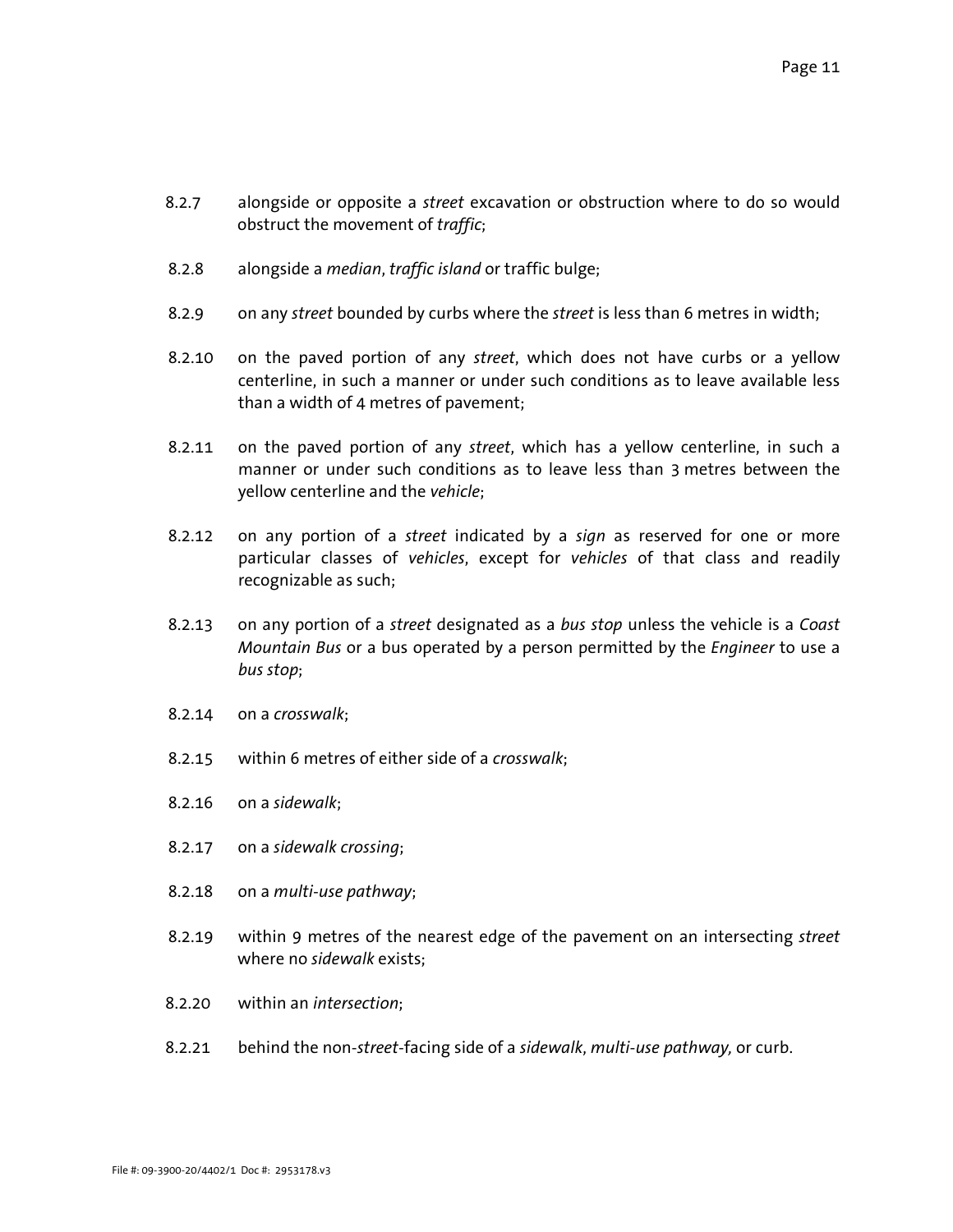#### **9. Parking on Streets**

- 9.1 No person shall *park* a *vehicle* at any place where prohibited by this Bylaw.
- 9.2 No person shall *park* a *vehicle*:
	- 9.2.1 at any place on a *street* where a *traffic control device* prohibits *parking*;
	- 9.2.2 at any place on a *street* where a *traffic control device* restricts *parking*, except in accordance with such restriction;
	- 9.2.3 opposite to or in such close proximity to another *vehicle* already stopped on the *street* as to obstruct or unduly restrict the free movement of *vehicles* on the *street*;
	- 9.2.4 on any portion of a *street* for a longer period of time than indicated on any *traffic control device* which applies, except that this prohibition shall not apply on those holidays, other than Easter Monday, which are defined as such by the *Interpretation Act* of British Columbia;
	- 9.2.5 at any place on a *street* for any continuous period exceeding 48 hours without movement.
- 9.3 Section 9.2.5 of this Bylaw shall not apply to a person lawfully *parking* a *shared vehicle* in a designated area.
- 9.4 Where a *street* or a portion of a *street* is subject to a parking regulation with a time limit, no person shall move a *vehicle* from one location to another location that is within one block of the initial location in an attempt to avoid the time limit.
- 9.5 Except as provided in section 9.6, no person shall *stop* or *park* a *vehicle* in a *street* other than:
	- 9.5.1 parallel with the curb or edge of the *street*;
	- 9.5.2 headed in the direction of *traffic*; and
	- 9.5.3 with the curbside wheels of the vehicle within 30 cm of the curb or the edge of the *street*.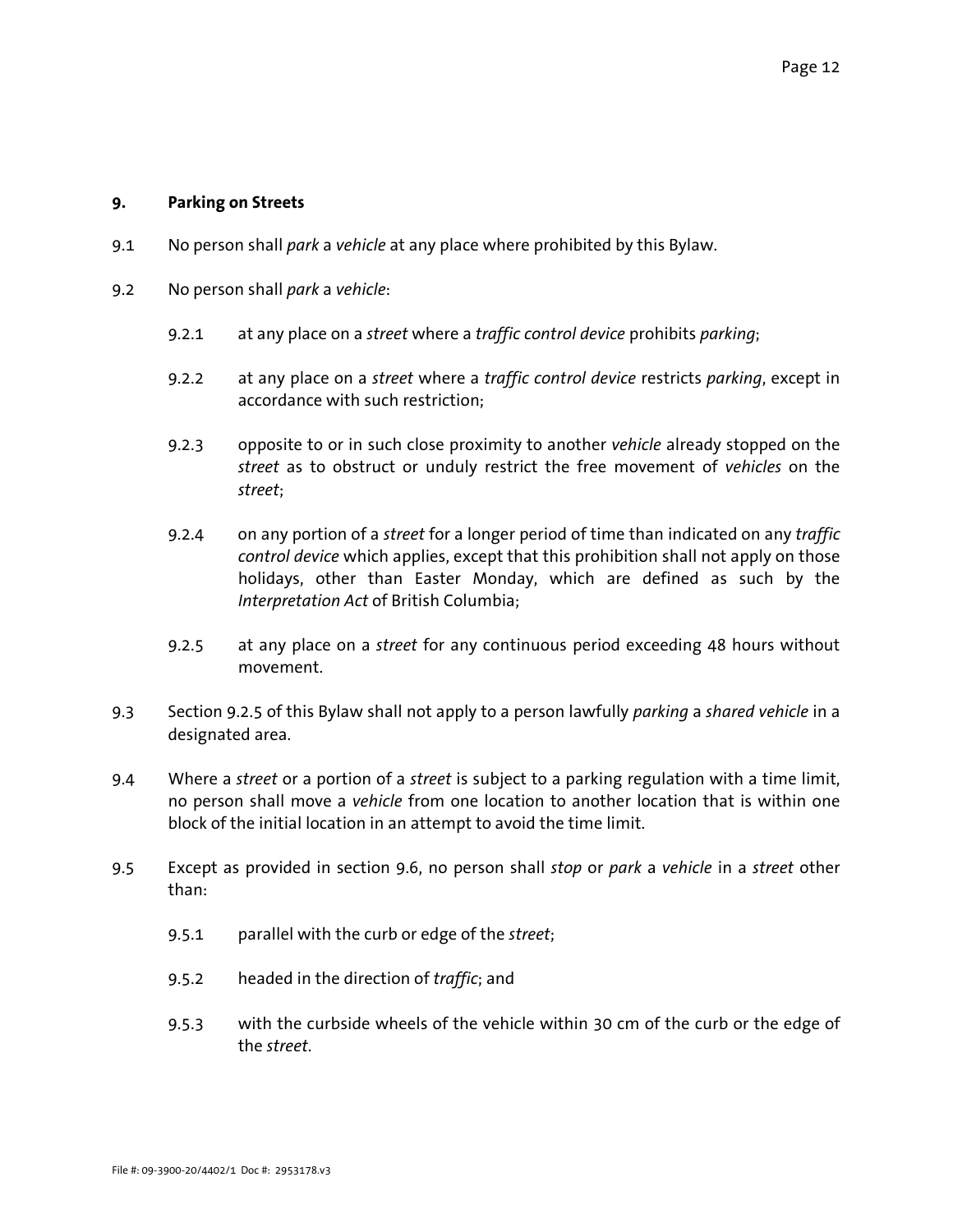- 9.6 Notwithstanding section 9.5, where a *street* or portion of a *street* has been marked or signed for *angle parking*, the *driver* of a *vehicle* shall *park* such *vehicle* at the angle to the curb indicated by such marks or *signs* and parallel to and between such marks and with the bumper as close to the curb as practicable.
- 9.7 No person having control or charge of a *vehicle* shall permit it to stand unattended on any perceptible grade on any *street* without turning the front or rear wheels to the curb or side of the *street*.

## **10. Stopping and Parking in Alleys**

- 10.1 No person shall *stop* a *vehicle* in an *alley* where prohibited by this Bylaw.
- 10.2 No person shall *stop* a *vehicle* on an *alley*:
	- 10.2.1 within 2 metres of that portion of an intersecting *alley*;
	- 10.2.2 within 2 metres of the nearest edge of the closest *sidewalk* on an intersecting *street*;
	- 10.2.3 within 5 metres of the nearest edge of the pavement on an intersecting *street* where no *sidewalk* exists;
	- 10.2.4 in such a manner or under such conditions as to leave available less than a 3 metres width of the *alley* for the free movement of *vehicles*;
	- 10.2.5 opposite to or in close proximity to another *vehicle* already *stopped* in the *alley* in such a manner as to obstruct the free movement of other *vehicles*;
	- 10.2.6 within an area extending 0.5 metres from either side of, and 3 metres directly in front of, an identified fire door situated in a building abutting such *alley*;
	- 10.2.7 within an area extending 1.5 metres from either side of, and 5.5 metres directly in front of, a driveway or private road adjoining such *alley* or the *vehicle* access of a garage abutting such *alley*.

### **11. Parking Large Vehicles**

11.1 No person shall *park* a *vehicle* exceeding 6.5 metres in length on any *street* outside of an industrial zoned area between the hours of 8:00 p.m. and 7:00 a.m.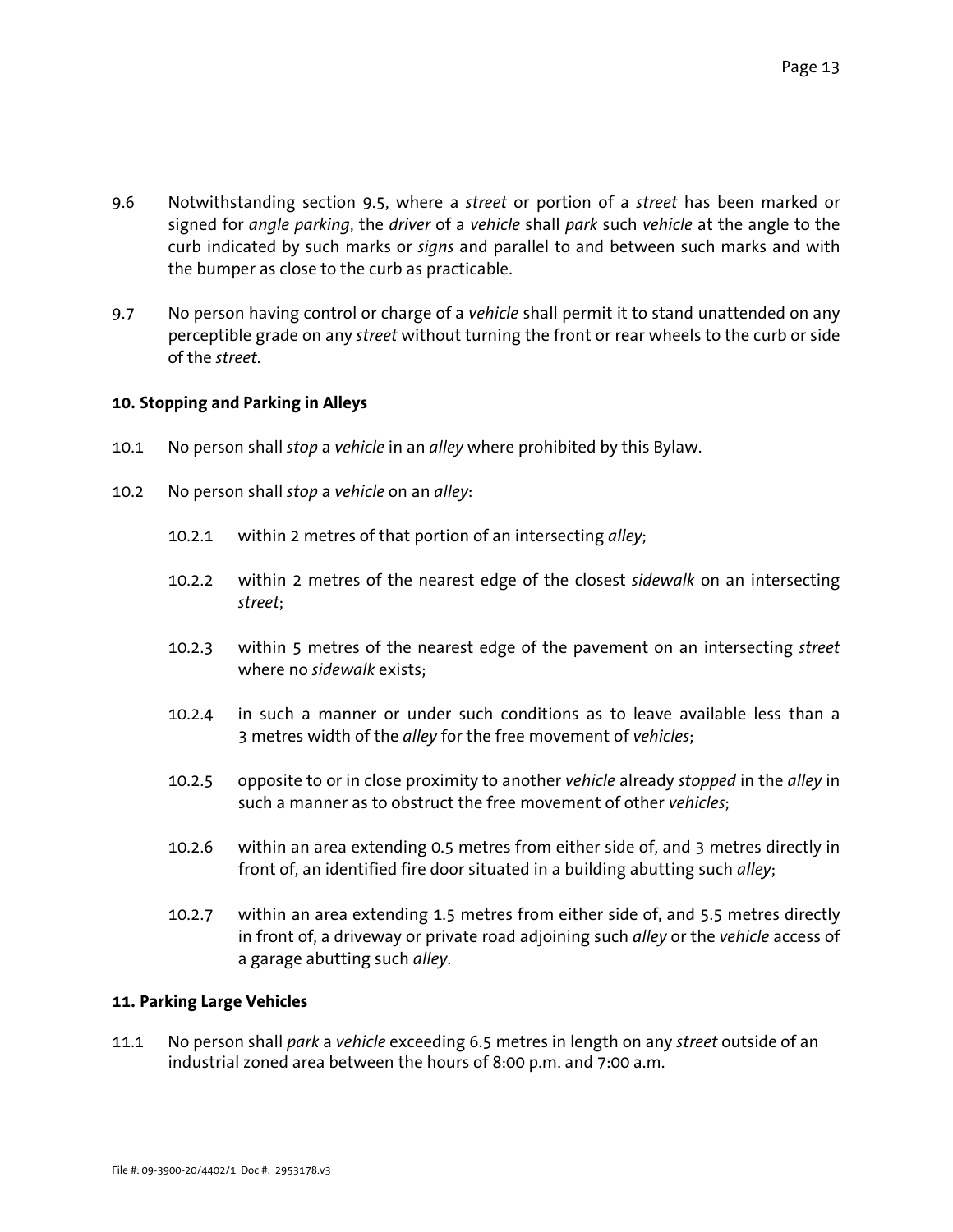- 11.2 No person shall *park* a *trailer* or a semi-trailer on any *street* without the *trailer* or semitrailer being attached to a *vehicle* capable of towing it, or in such a manner contrary to the standards established in the *Motor Vehicle Act* of British Columbia.
- 11.3 Despite section 11.2, a person may *park* a transfer trailer at a delivery site for up to 30 minutes while actively engaged in loading or unloading so long as:
	- 11.3.1 the transfer trailer is safely *parked* in an area where *parking* is not otherwise prohibited; and
	- 11.3.2 the transfer trailer is surrounded by a conspicuous *traffic control device*.
- 11.4 No person shall *park* any *vehicle* licensed for a gross vehicle weight of 4500 kg or more on any *street*, except where such *street* or portion thereof is zoned for industrial use, except that:
	- 11.4.1 passenger vehicles of any gross vehicle weight rating may be parked on any street, subject to other restrictions in this Bylaw.

### **12. Restricted Stopping and Parking Areas**

- 12.1 No person shall *stop* a *vehicle* in a *passenger zone* except for the purpose of loading or unloading passengers and for a period not exceeding three minutes.
- 12.2 Notwithstanding section 12.1:
	- 12.2.1 the *driver* of an armored *vehicle* used to convey cash and other securities may *stop* in a *passenger zone* while picking up or making delivery of such cash or securities; and
	- 12.2.2 a *driver* of a *custom transit vehicle* or a *vehicle* bearing a *disabled parking permit* may *stop* in a *passenger zone* for a period not exceeding 20 minutes.
- 12.3 No person shall *stop* a *vehicle* in a *loading zone* except for the purpose of loading or unloading passengers or materials and for a period not exceeding three minutes, in the case of passengers, and 30 minutes, in the case of materials.
- 12.4 Notwithstanding section 12.3, a *driver* of a *custom transit vehicle* or a *vehicle* bearing a *disabled parking permit* may *stop* in a *loading zone* for a period not exceeding 20 minutes.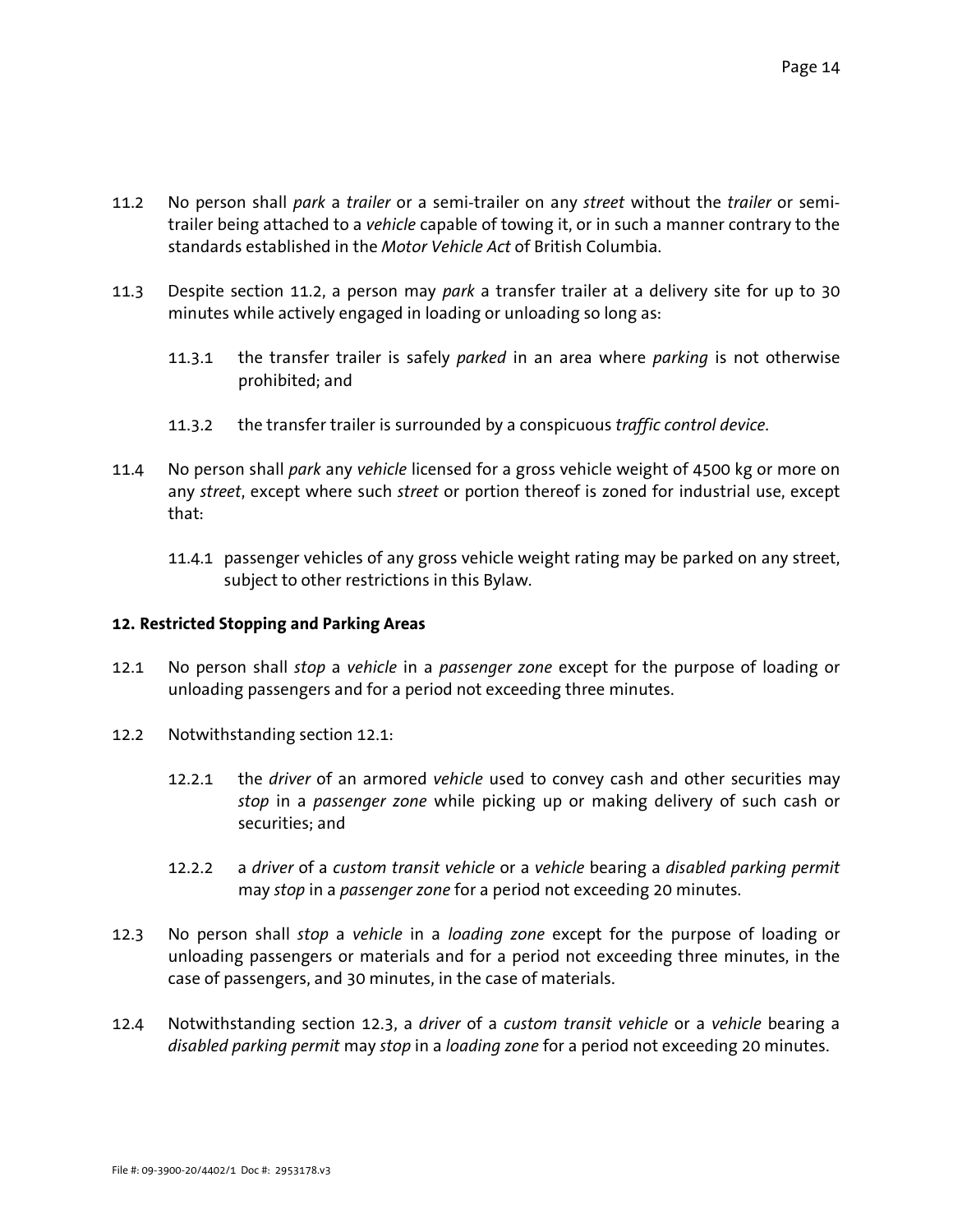- 12.5 No person shall *park* or *stop* a vehicle in a *disabled parking zone* unless that vehicle bears a *disabled parking permit*.
- 12.6 No person shall *stop* a *vehicle* in a *commercial loading zone* unless:
	- 12.6.1 the *vehicle* is a *commercial vehicle*;
	- 12.6.2 the name and address of its operator or owner displayed on the *vehicle*; and
	- 12.6.3 the *vehicle* is actively engaged in loading or unloading materials, and for a period not exceeding 30 minutes.

## **13. Residential Parking**

- 13.1 Where the *Engineer* has designated a *street* or portion of a *street* for the parking of *vehicles* of residents of an area of the *City* only, and where a *street* or portion of a *street* has been identified and posted with a *sign* indicating that *parking* is prohibited except with a permit, a *vehicle* which displays a valid permit authorizing *parking* in that area may be *parked* on those *streets* or portions of a *street* within the area, provided that all other *parking* restrictions are complied with.
- 13.2 Where the *Engineer* restricts *parking* under section 13.1, the *Engineer* may determine the form of permits, may make regulations as to the area and period for which the permits shall be valid, how they shall be displayed and distributed, and such other miscellaneous regulations as may be required, and may issue other permits which appear appropriate.
- 13.3 No holder of a permit issued under section 13.2 authorizing *parking* in an area specified in the permit area shall sell, assign or otherwise transfer that holder's interest in the permit.
- 13.4 Where an area is subject to two or more *parking* limitations, including a limitation under section 13.1, the more restrictive regulation shall apply.

# **14. Parking Pay Stations**

- 14.1 The *Engineer* may cause a *parking pay station* to be placed or erected on any *street*, highway, or other public place.
- 14.2 The *Engineer* shall ensure that the period of time, the days, and fee payable for the right to occupy each parking space is clearly set out on each *parking pay station*.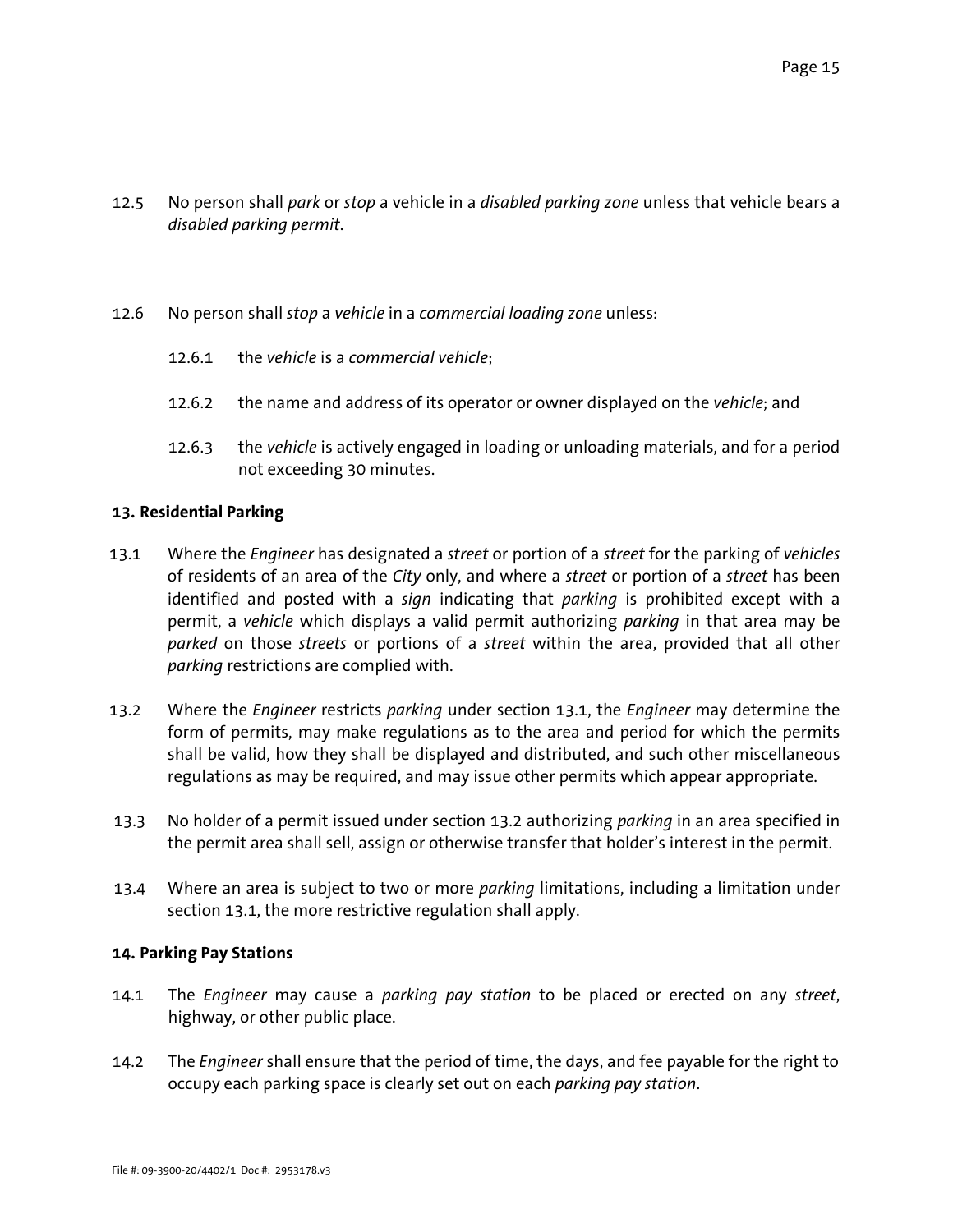- 14.3 The *driver* of every *vehicle* to be *parked* in a place controlled by a *parking pay station* shall:
	- 14.3.1 deposit in the appropriate *parking pay station* the fee for *parking* in the manner and at the rate prescribed and as measured by the *parking pay station*; and
	- 14.3.2 not cause, allow or permit a *vehicle* parked in any space regulated by a *parking pay station* to remain in that space for any period longer than that indicated on the *parking pay station* or longer than the period as measured by the *parking pay station* for the amount of the fee deposited.
- 14.4 The fee which shall be deposited in each *parking pay station* erected or placed pursuant to this section shall be that set out in the *Fees and Charges Bylaw*.
- 14.5 Every *parking pay station* which indicates that the period of *parking* for which the prescribed fee has been deposited therein has expired shall be taken as conclusive evidence that any *vehicle* found parked in the space regulated is illegally *parked* and in breach of the provisions of this Bylaw.

# **15. Stopping and Parking Exemptions**

- 15.1 The provisions of this Bylaw regulating the operations, movement, *stopping* and *parking* of a *vehicle* shall not apply to any *emergency vehicle* while it is responding to an emergency call and sounding its siren, exhaust, whistle or bell, or while attending any emergency call, but this exemption shall not excuse the *driver* of any such *emergency vehicle* from exercising due and proper care for the safety of other *traffic*.
- 15.2 The provisions of this Bylaw prohibiting *stopping* or *parking* shall not apply to:
	- 15.2.1 a *service vehicle*; or
	- 15.2.2 tow vehicle,

while such *vehicle* is actually engaged in works requiring them to be *stopped* or *parked* in contravention of this Bylaw.

15.3 Section 15.2 shall not relieve the *driver* of a *service vehicle* or tow vehicle from taking due precaution to indicate the presence of such *vehicle* on the *street* while so *parked* or *stopped*, with *traffic control devices* as described in the Ministry of Transportation and Infrastructure's *Traffic Control Manual for Work on Roadways.*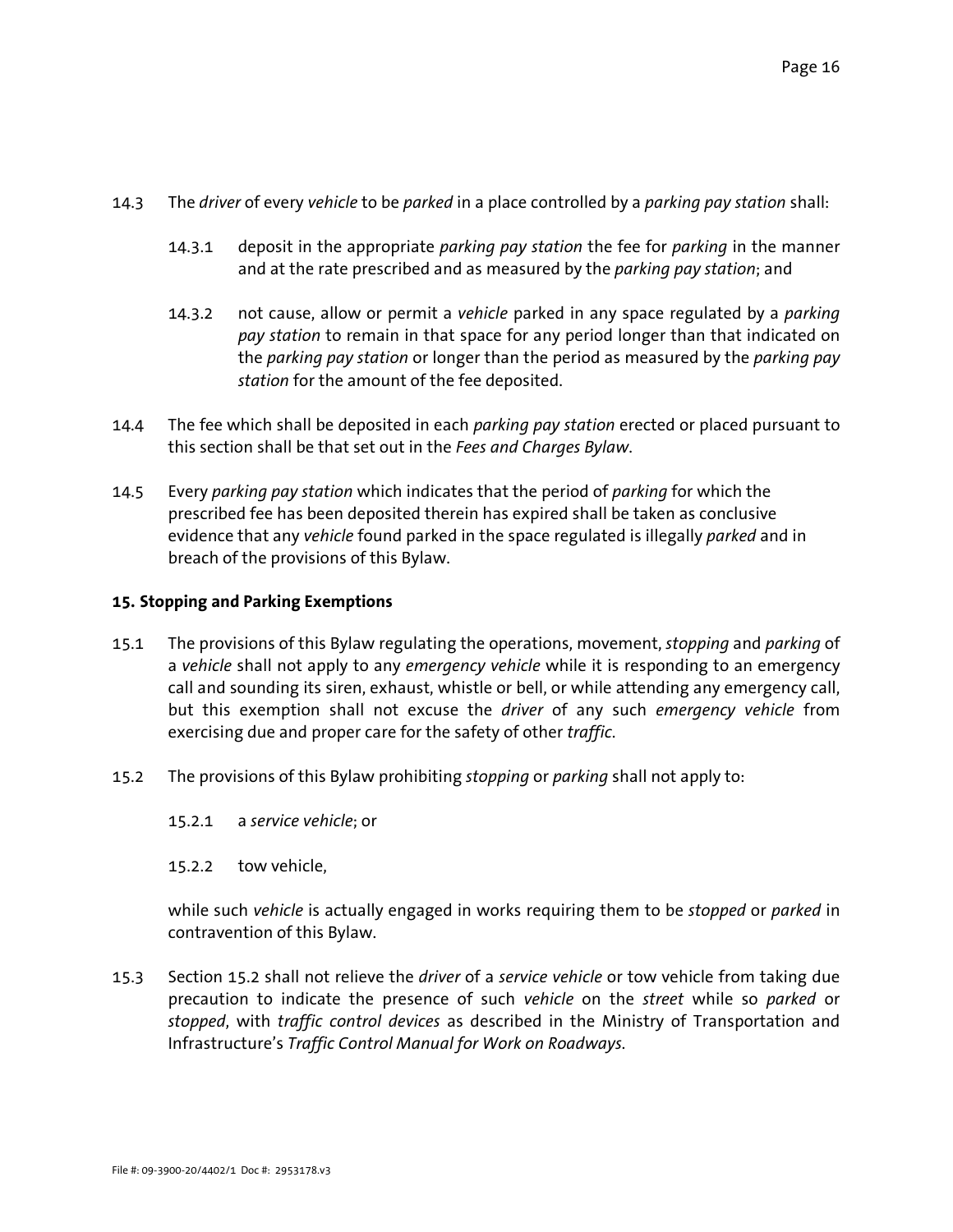15.4 The *Engineer* may grant a temporary exemption from *stopping* and *parking* prohibitions at a specific location to a *driver* of a specified *vehicle*, as the *Engineer* deems fit, and under conditions the *Engineer* may impose.

## **Part 4 – Use and Occupation of Streets**

### **16. Use of Streets**

- 16.1 No person shall occupy a *trailer* as living quarters while it is parked upon any *street*.
- 16.2 No person shall *park* a *trailer* designed for occupancy by persons or for the carriage of goods and merchandise on any *street* within the *City* unless it is attached to a *vehicle* mechanically capable of towing the *trailer*.
- 16.3 No person shall make any repairs in connection with a *vehicle* while it is upon any *street*, other than such temporary repairs as are necessary for the removal of such *vehicle* from the *street*.
- 16.4 No person shall use any *boulevard* or *street* for the purpose of soliciting any services or donations, or soliciting, selling or displaying any article or thing, except with the written permission of the *Engineer*.
- 16.5 No owner or occupier of any land or premises shall permit any flow of water on or over any *street* from any land or premises under his or her control.
- 16.6 Any person who has caused, allowed or permitted any dirt, gravel or other debris to be carried from a premise onto a *street* by a *vehicle* shall, by the end of the day on which it was deposited, remove such dirt, gravel or other debris from the *street*.
- 16.7 If any person fails to remove dirt, gravel or other debris as required under section 16.6, the *Engineer* may direct that such dirt, gravel or other debris be removed from the *street* and direct that the cost of such removal be recovered under section 4.10 from the owner of the real property from which the dirt, gravel or other debris emanated.
- 16.8 No person shall use any *street* for the purpose of performing any work or doing any act not associated with the normal use of any such *street* for *traffic* purposes.
- 16.9 No person shall use any *street* in a manner which would in any way impede or interfere with *traffic*.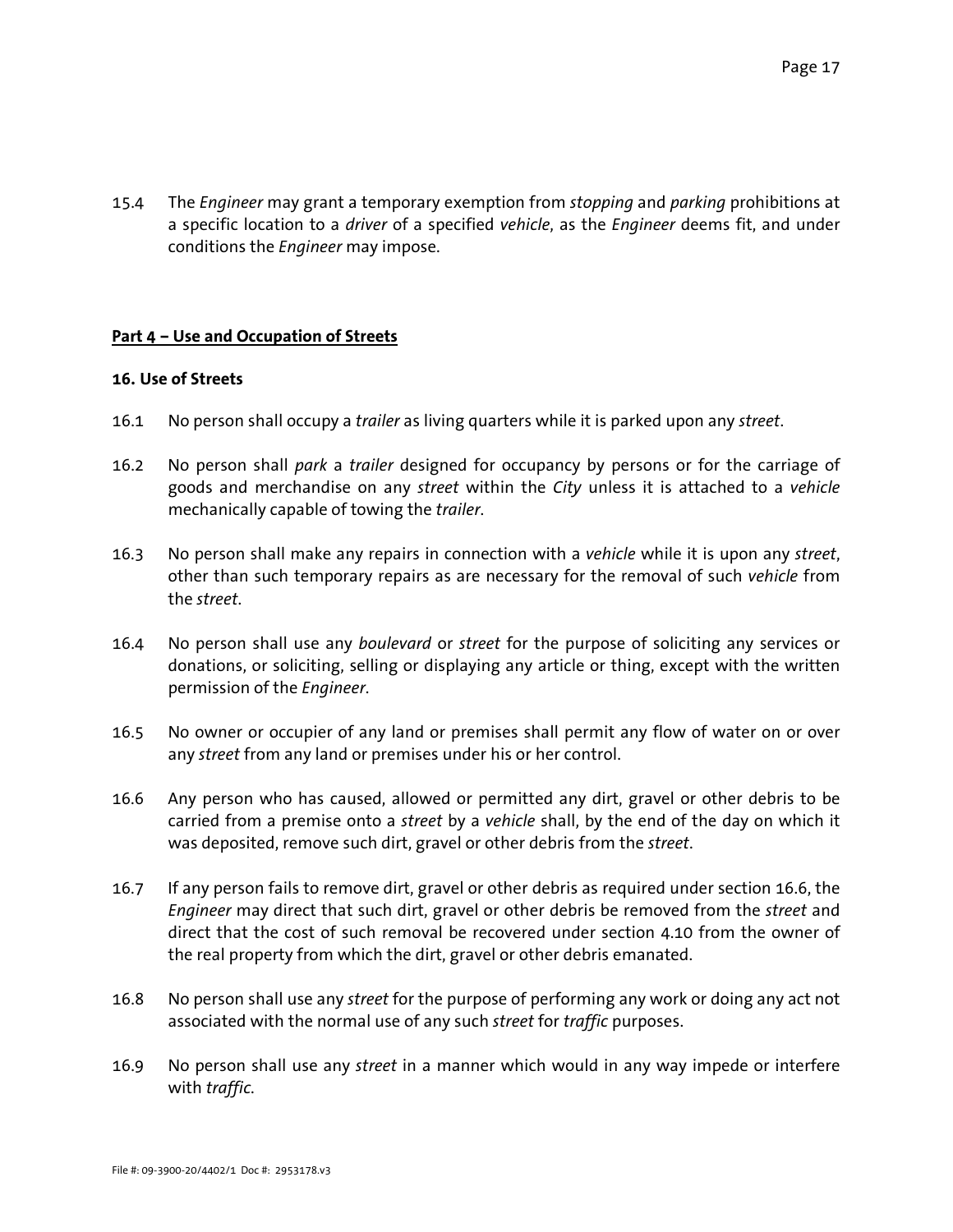- 16.10 No person shall use any *street* in a manner which could deface or injure any such *street*.
- 16.11 No person shall use any *street* for the purpose of storing any material or substance, except with the written permission of the *Engineer*.
- 16.12 No person shall drop, or permit to be dropped, any oil, gasoline, grease, or similar substance:
	- 16.12.1 directly onto any *street; or*
	- 16.12.2 indirectly onto any *street* by way of leaking or otherwise escaping from a *vehicle*.
- 16.13 No person shall build, construct, place, maintain, occupy or cause to be built, constructed, placed, maintained or occupied on any *street*, any structure, object, substance, or thing which is an obstruction to the free use of such *street* or which may encroach or lay thereon, without first obtaining the written permission of the *Engineer*.

## **17. Proof of Insurance**

17.1 No person shall operate, *park* or *stop* a *vehicle* on a *street* unless proof of valid insurance clearly displayed on that *vehicle*.

### **18. Emerging from Alley or Private Road**

18.1 The *driver* of a *vehicle* emerging from an *alley*, or from public or private premises, shall *stop* such *vehicle* immediately prior to driving onto a *sidewalk* or *boulevard* or into any *street* or intersecting *alley,* and only proceed when safe to do so.

# **Part 5 – Sidewalks, Curbs and Multi-Use Pathways**

### **19. Driving Over Curbs**

19.1 No person shall move, drive, run, or propel any *vehicle* over or across any curb or *boulevard* unless it has been lowered or otherwise constructed to form a suitable crossing, and permission to lower or construct such curb, *boulevard*, or crossing having first been obtained in writing from the *Engineer*.

### **20. Driving on Sidewalk**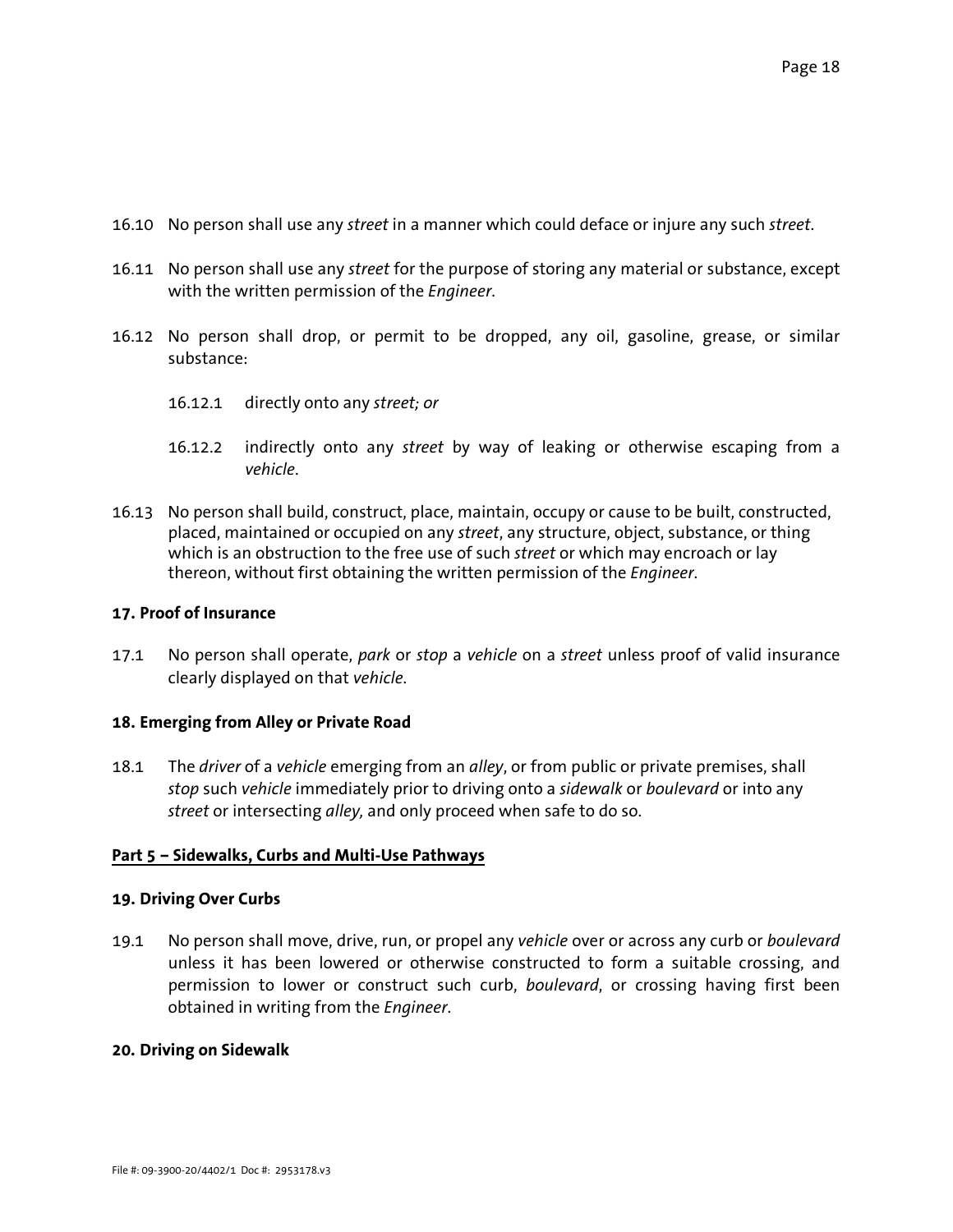20.1 No person shall drive, run, or propel any *vehicle* or *cycle* along, over, or across any *sidewalk* except at *alley* crossings or *sidewalk crossing* constructed for *vehicle traffic*.

## **21. Multi-Use Pathways**

- 21.1 No person shall operate a *vehicle*, other than a *service vehicle*, on a *multi-use pathway*.
- 21.2 Any person operating a *cycle*, skateboard, longboard, in-line skates, scooter or similar nonmotorized conveyance on a *multi-use pathway* must yield to a *pedestrian* using the *multiuse pathway*.

## **Part 6 – Pedestrians and Cycles**

### **22. Pedestrians**

- 22.1 Every *pedestrian* crossing a *street* at any point other than within a *crosswalk* shall give the right-of-way to any *vehicle* upon the *street*.
- 22.2 No *pedestrian* shall *jaywalk* on any *street*.
- 22.3 Notwithstanding the provisions of this section, every *driver* of a *vehicle* shall exercise due care for the safety of a *pedestrian* or person riding a *cycle*, and shall give warning by sounding the horn when necessary, and shall exercise proper precaution upon observing any child or any confused or incapacitated person upon a *street*.

### **23. Cycles and Non-Motorized Conveyances**

- 23.1 No person shall ride or use any *cycle* on any *sidewalk* except where permitted by a *traffic control device*.
- 23.2 No person shall ride a *cycle* upon a *street* or *multi-use pathway* while wearing headphones, or any other manufactured device capable of transmitting sound, over or in close proximity to both ears, except that this prohibition shall not apply to the wearing of a device designed and worn for the purpose of improving the wearer's ability to hear sounds emanating from outside of the device.
- 23.3 No person shall ride a *cycle* upon a *street* or *multi-use pathway* unless the bicycle is equipped with a bell capable of being used as a warning.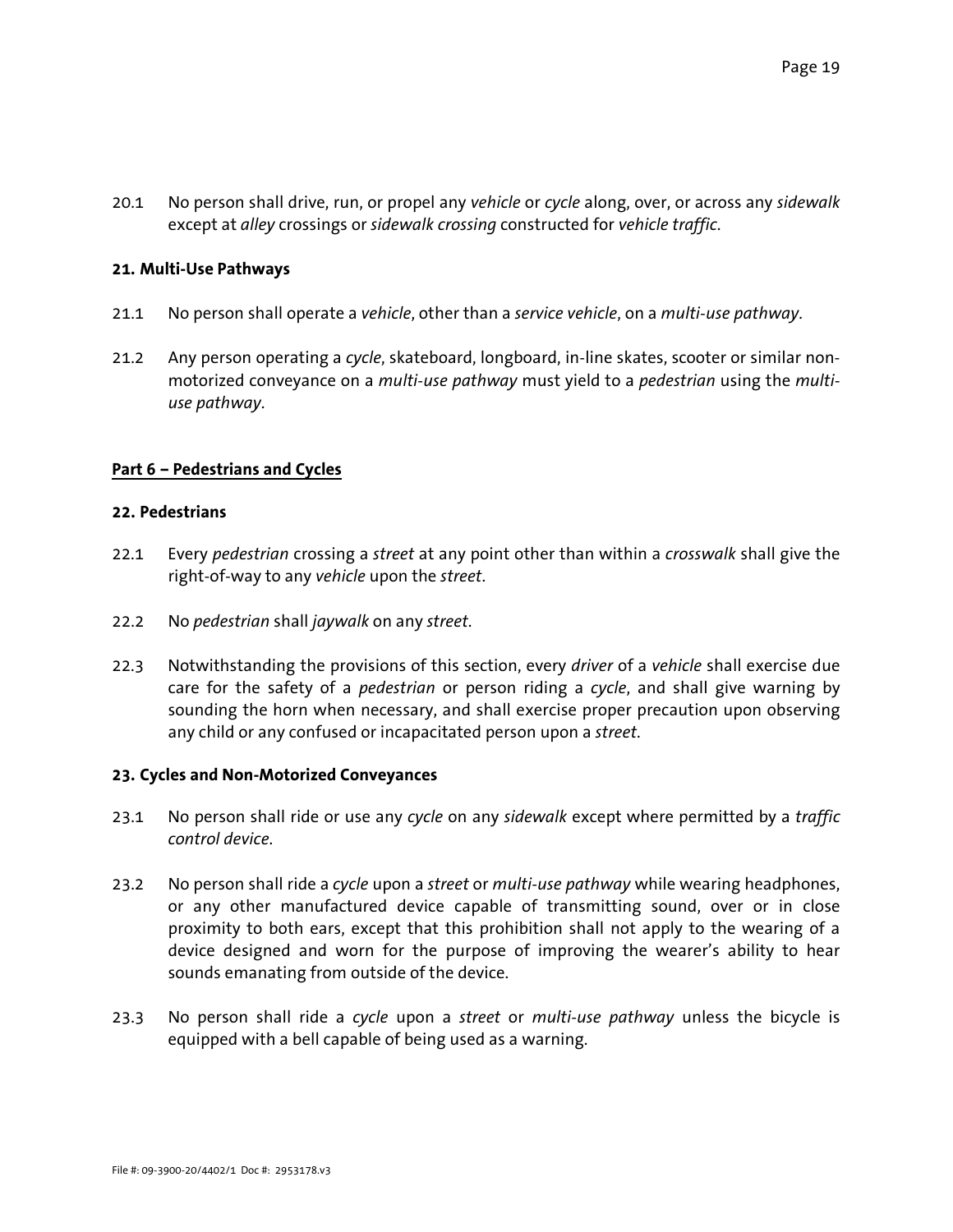23.4 Every person riding a *cycle* upon a *street* or *multi-use pathway* must do so as required by the *Motor Vehicle Act* of British Columbia and, without limitation, must use all of the equipment as provided in that Act pertaining the use or operation of a *cycle* on a *street*.

## **Part 7 – Public Parks**

## **24. Traffic in Public Parks**

- 24.1 No person shall drive, *park* or *stop* a *vehicle* in a *public park* where prohibited by this Bylaw.
- 24.2 No person shall:
	- 24.2.1 drive, *park* or *stop* a *vehicle* at any place in a *public park* where vehicles are prohibited by a *sign*;
	- 24.2.2 drive any *vehicle* in any *public park* except on the paths, roadways or *multi-use pathways* provided for such purpose;
	- 24.2.3 drive any *vehicle* in any *public park* without reasonable consideration of other persons using the *public park*;
	- 24.2.4 drive any *vehicle* in any *public park* in such a manner as would disturb the enjoyment of by others, or might cause injury or damage to other persons, animals or property;
	- 24.2.5 drive any *vehicle* in any *public park* at a greater speed than 30 kilometres per hour or such lesser speed as may be directed by a *sign*;
	- 24.2.6 drive any *vehicle* having a gross weight with load of more than 4500 kg in any *public park* without the written permission of the of *Parks Manager*;
	- 24.2.7 drive over, *park* or *stop* any *vehicle* on any flower bed, or on any grass area in any *public park* except when directed by a *City* representative.

### **Part 8 - Commercial Vehicles**

## **25. Size, Weigh and Loading Restrictions**

- 25.1 Hereby incorporated as part of this Bylaw are:
	- 25.1.1 *Motor Vehicle Act Regulations*, B.C. Reg. 26/58, as amended from time to time:
		- 25.1.1.1 Section 19.01;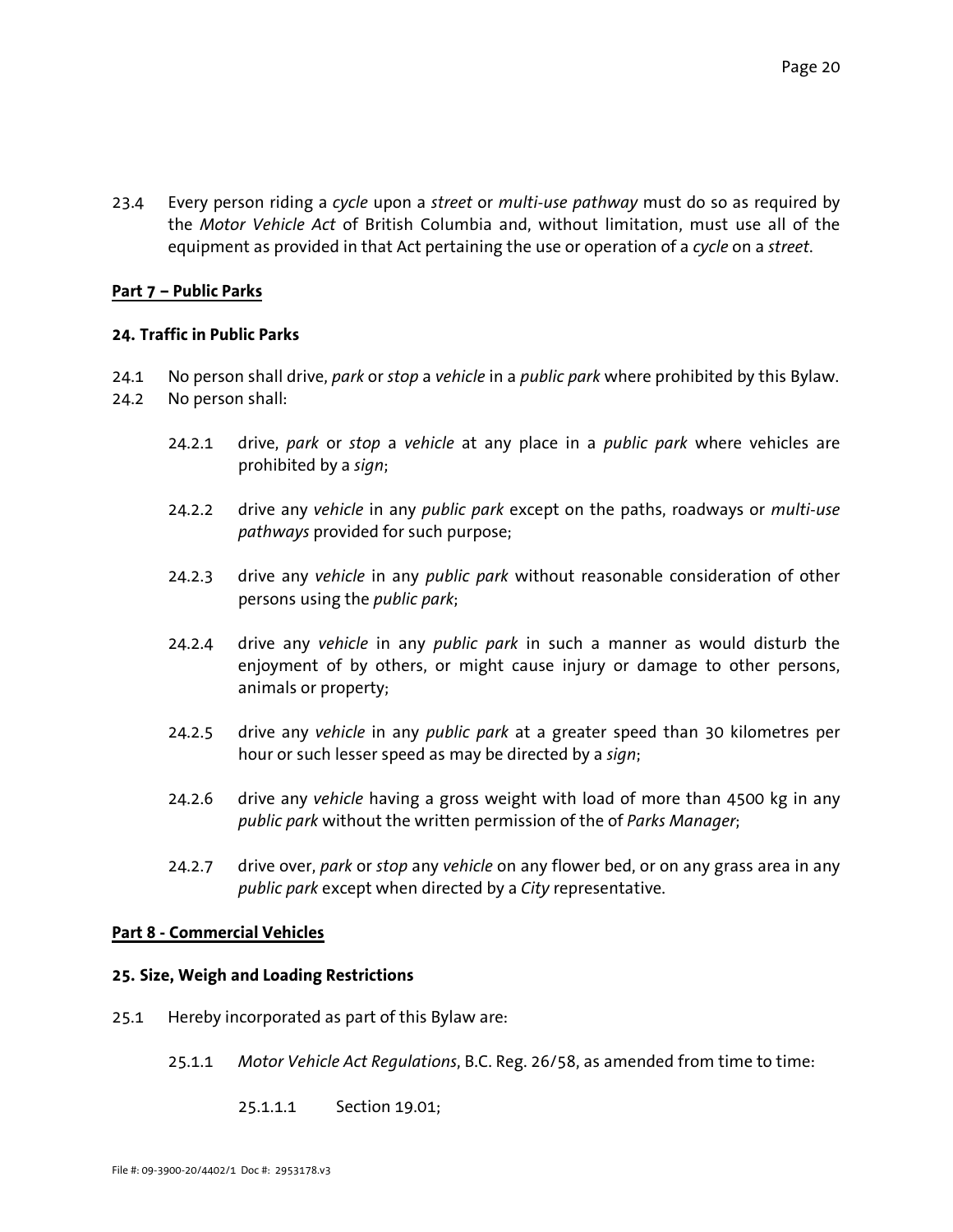- 25.1.1.2 Section 19.02;
- 25.1.1.3 Section 19.03,
- 25.1.1.4 Section 19.05; and
- 25.1.1.5 Section 19.06;
- 25.1.2 *Motor Vehicle Act Regulations*, B.C. Reg. 26/58 Division 35 Securement of Vehicle Loads, as amended from time to time;
- 25.1.3 *Commercial Transport Act Regulations*, B.C. Reg. 30/78, as amended from time to time:
	- 25.1.3.1 Division 1 [Interpretation];
	- 25.1.3.2 Division 2 [Application];
	- 25.1.3.3 Division 7, Commencing at Section 7.06[Size and Weight Regulations]; and
	- 25.1.3.4 Division 8 [Pilot Cars and Sign].
- 25.2 No person shall operate a *vehicle* on any *street* in the *City* contrary to a regulation adopted by this Bylaw.

### **26. Width and Height**

26.1 For convenience, the table below briefly summarizes the width and height restrictions in this Bylaw. Where any discrepancies exist, section 25 takes precedence.

|         | <b>Width Restriction</b> | <b>Height Restriction</b> |
|---------|--------------------------|---------------------------|
| Vehicle | Maximum 2.6m             | Maximum 4.15m             |

### **27. Truck Routes and Times**

- 27.1 No person shall operate a *truck* other than on a *truck route* during designated times as set out in Schedule "A" to this Bylaw.
- 27.2 Despite section 27.1 , a person operating a *truck* may, for the purposes of engaging in and returning from a *local delivery*, exit a *truck route* provided that the person: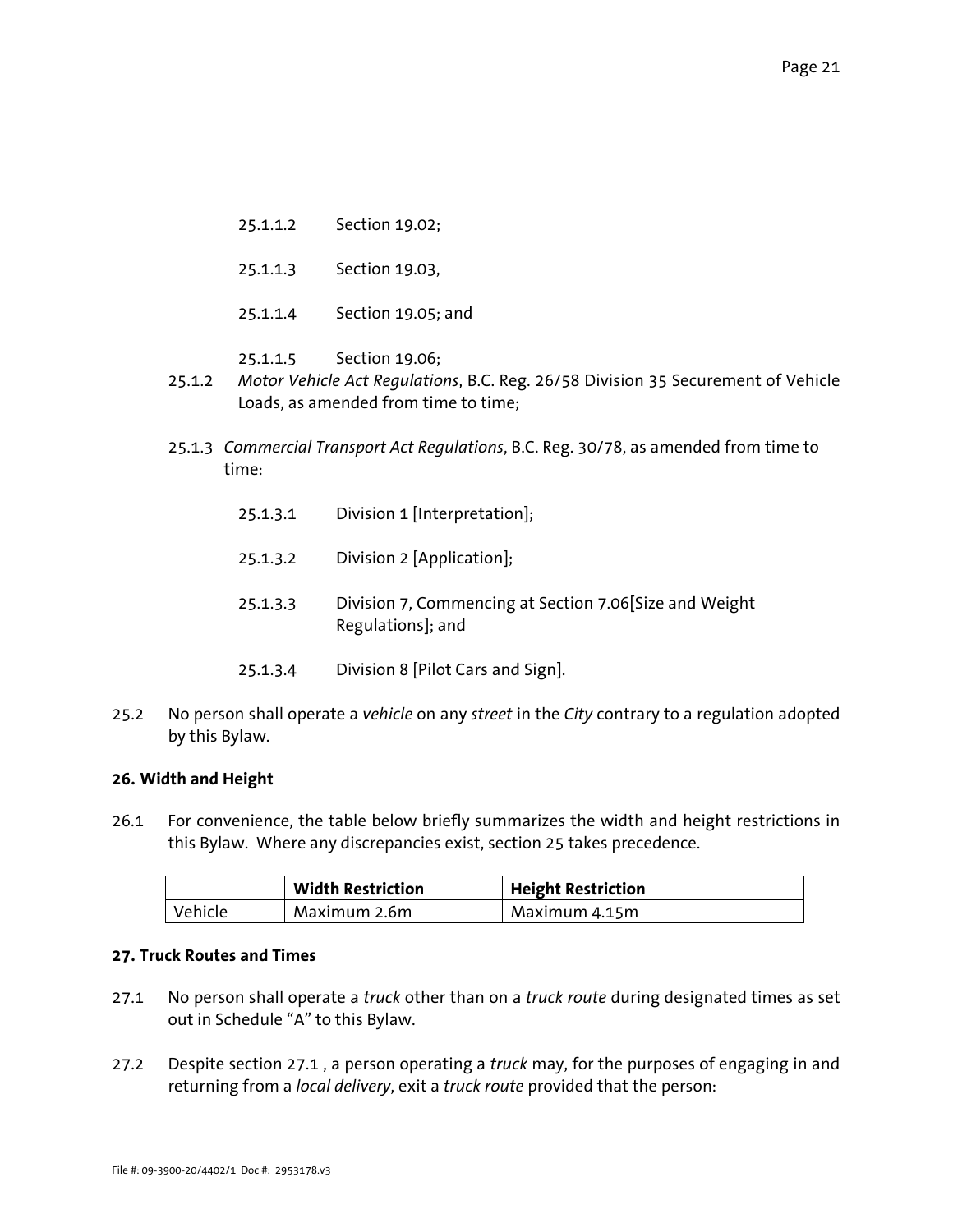- 27.2.1 exits the *truck route*:
	- 27.2.1.1 onto the *City arterial street* at the point closest to the point of the *local delivery*, or
	- 27.2.1.2 closest to the point of *local delivery*, if the point of *local delivery* is closer to a *truck route* than a *City arterial street*;
- 27.2.2 when using a *City arterial street*, exits that *street* at the point closest to the point of *local delivery*;
- 27.2.3 after the *local delivery* is completed, returns:
	- 27.2.3.1 directly to the closest *City arterial street,* and then directly to the closest *truck route*, or
	- 27.2.3.2 directly to the closest *truck route* if the point of *local delivery* is closer to a *truck route* than a *City arterial street*; and
- 27.2.4 at all times when driving off of a *truck route* or *City arterial street*, proceeds by the shortest route possible to the *local delivery*.
- 27.3 Any person operating a *truck* engaging in a *local delivery* other than on a *truck route* must make that pick-up or delivery:
	- 27.3.1 between the hours of 7:00 a.m. and 6:00 p.m. Mondays to Fridays; and
	- 27.3.2 between the hours of 8:00 a.m. to 5:00 p.m. on Saturdays.
- 27.4 For greater certainty, no person shall make a *local delivery* by a *truck* that is otherwise restricted to a *truck route* on Sundays or Statutory Holidays as defined in the *Interpretation Act* of British Columbia.

#### **28. Truck Route Exemptions**

- 28.1 Section 27 shall not apply to:
	- 28.1.1 a *truck* operated by the *City*;
	- 28.1.2 an *emergency vehicle*; or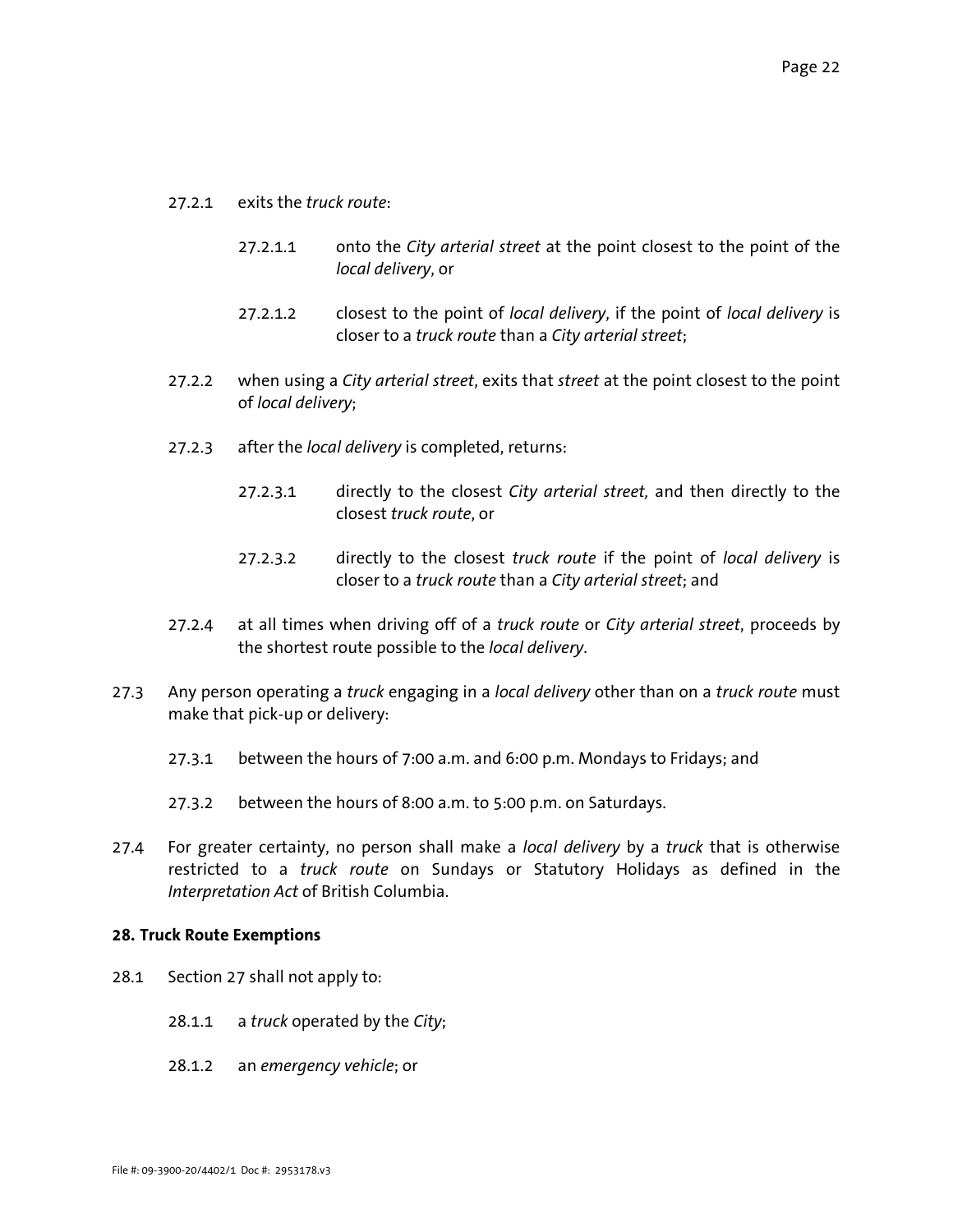## 28.1.3 a *service vehicle*.

- 28.2 The *Engineer* may, upon payment of the prescribed fee, grant written exemptions to section 27 of this Bylaw.
- 28.3 The *Engineer* may grant general exemptions to section 27 of this Bylaw for up to six months and may provide notice of the exemption in the form and manner, at the times and as often as the *Engineer* considers reasonable.

## **29. Oversize Vehicles**

- 29.1 No person shall drive or operate a *vehicle* on any *street*, either unladen or with load, exceeding any of the limitations contained in this Bylaw.
- 29.2 The *Engineer may*, upon payment of the prescribed fee, permit in writing the operation and driving of vehicles which, pursuant to section 29.1 of this Bylaw, are otherwise prohibited from being operated or driven on *streets*.

## **30. Engine Brakes**

30.1 No person shall use engine brakes, including compression release engine brakes, commonly known as Jacobs brakes, except in an emergency situation that requires their use.

# **Part 9 – Speed Limits**

# **31. Speed Limits**

- 31.1 No person shall drive a *vehicle* on any *street* in the *City* at a greater rate of speed than 50 kilometers per hour, unless otherwise posted.
- 31.2 Subject to sections 31.3 and 31.4, the *Engineer* is hereby authorized to establish a rate of speed for any *street* within the *City*.
- 31.3 Where a speed limit is established at elementary schools, the rate of speed shall be 30 kilometers per hour, and this speed limit shall apply between 8:00 a.m. and 5:00 p.m. on school days.
- 31.4 Where a speed limit is established at playgrounds, the posted rate of speed shall be 30 kilometers per hour, and this speed limit shall apply from dawn to dusk.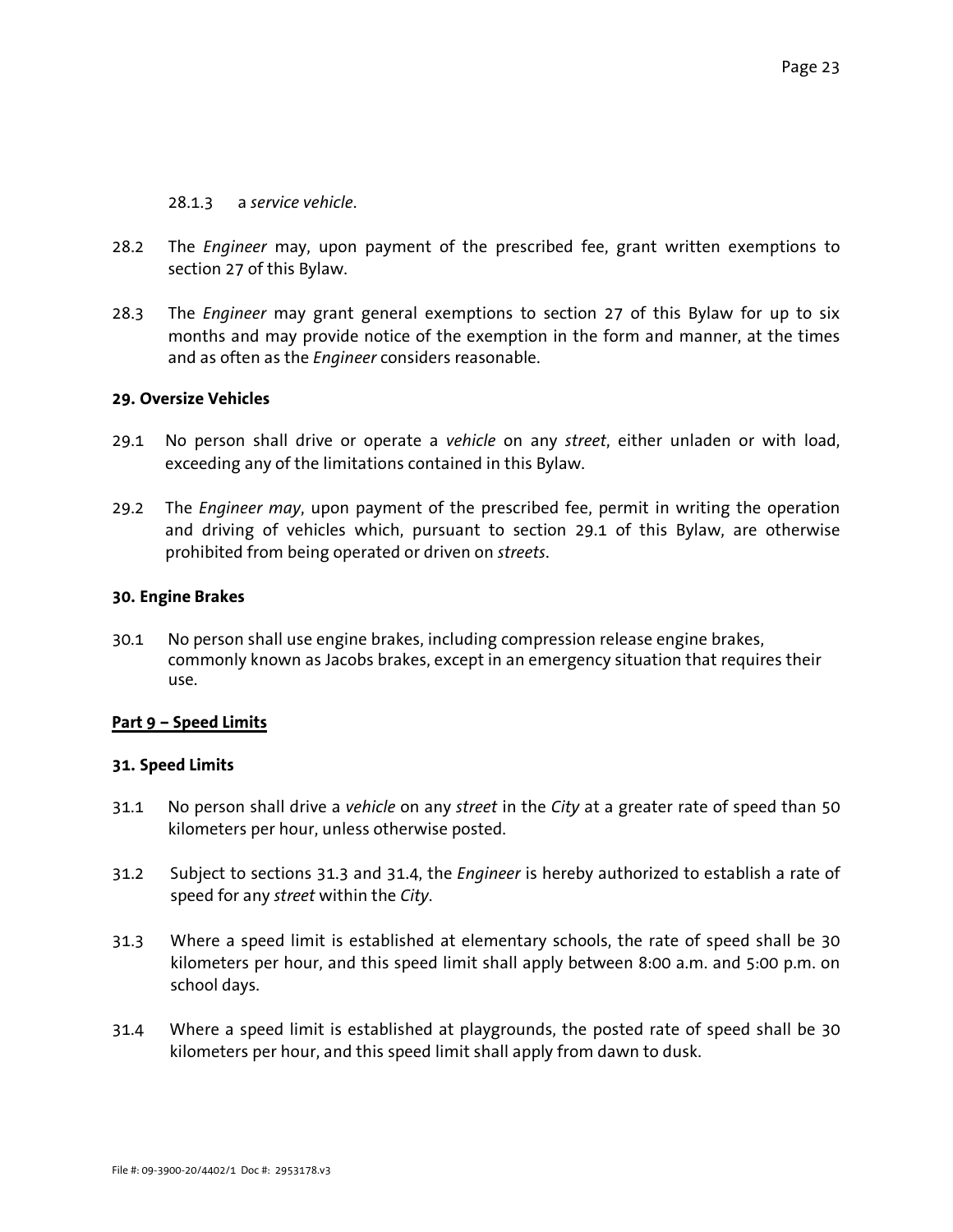- 31.5 No person shall drive any *vehicle* at a rate of speed in excess of 20 kilometres per hour on any *alley*.
- 31.6 The *Engineer* may cause to be erected, at a location and in manner to be determined by the *Engineer*, any *traffic control device* necessary to give effect to this Bylaw.

# **Part 10 – Enforcement**

### **32. Failure to Stop**

32.1 A *Peace Officer* may require the driver of a *vehicle* to *stop* and the driver of a *vehicle*, when signalled or requested to *stop* by a *Peace Officer* who is readily identifiable as a *Peace Officer*, must immediately come to a safe *stop*.

### **33. Traffic Notices**

- 33.1 No person other than the owner or operator of a *vehicle* shall remove any notice placed thereon by an employee of the *City* or a *Police Officer* in the course of their duties.
- 33.2 Once any notice has been placed on a *vehicle* by an employee of the *City* or by a *Police Officer* in the course of their duties, it shall be unlawful for any person to alter such notice in such a manner that it may be used or acted upon by any person as if it were genuine.

#### **34. Offences and Penalties**

- 34.1 Any person who contravenes, violates or fails to observe any provision of this Bylaw or who suffers, permits, aids or abets the contravention, violation of or failure to perform any provision of this Bylaw, commits an offence and, upon summary conviction therefore, is liable to a fine which is the greater of \$10,000 or the maximum amount specified from time to time in the *Offence Act, R.S.B.C. 1996, c.338*.
- 34.2 For the purposes of determining if a contravention, violation of or failure to perform any provision of this Bylaw has occurred, each day of such contravention, violation or failure will be deemed to be a separate offence.
- 34.3 This Bylaw may be enforced by a *Police Officer*, any *Peace Officer* duly appointed as such by *Council*, any Bylaw Officer duly appointed as such by *Council* and by the *Engineer*.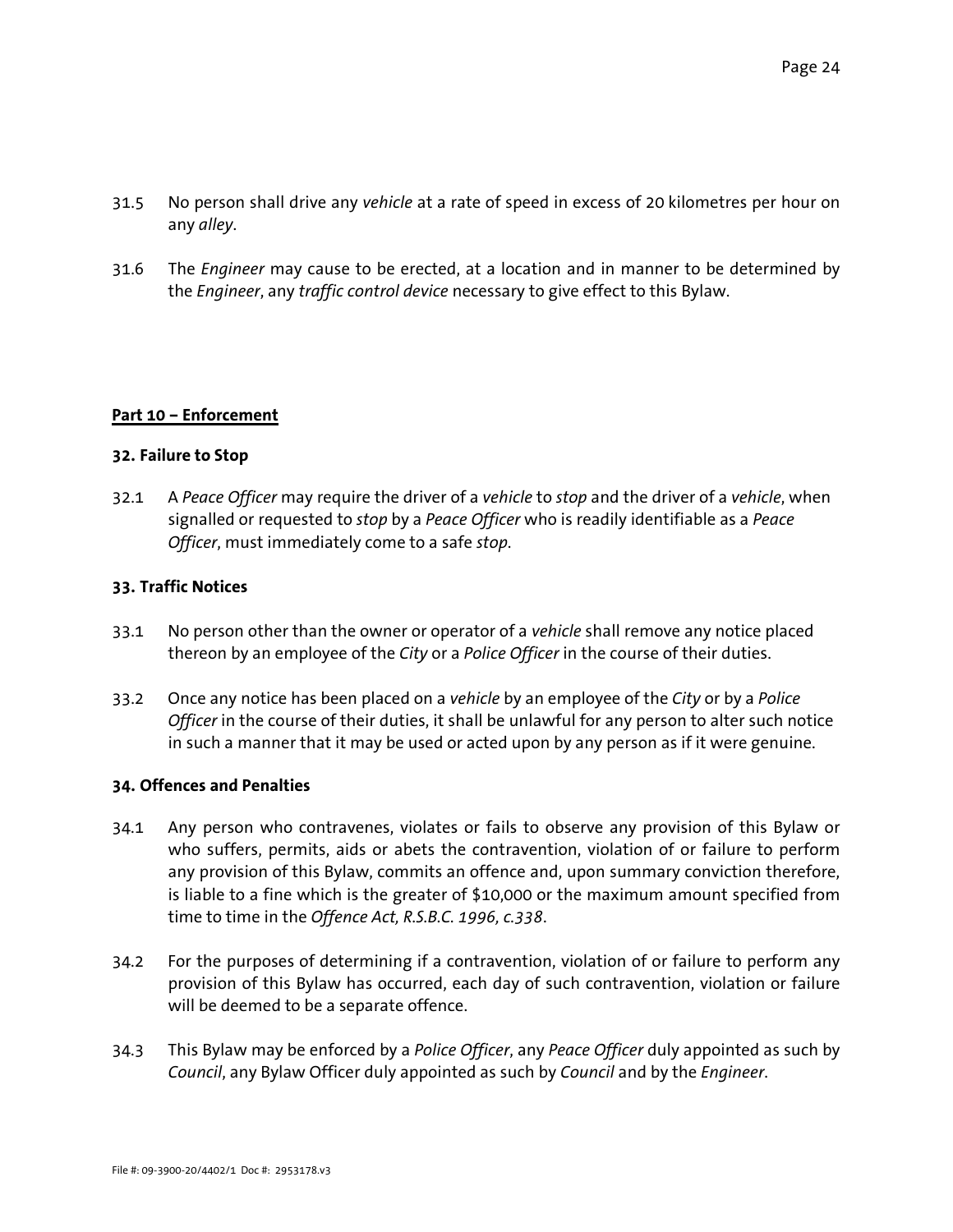# **Part 11 – Repeal**

# **35. Repeal**

35.1 Street and Traffic Bylaw No. 3574 is hereby repealed in its entirety.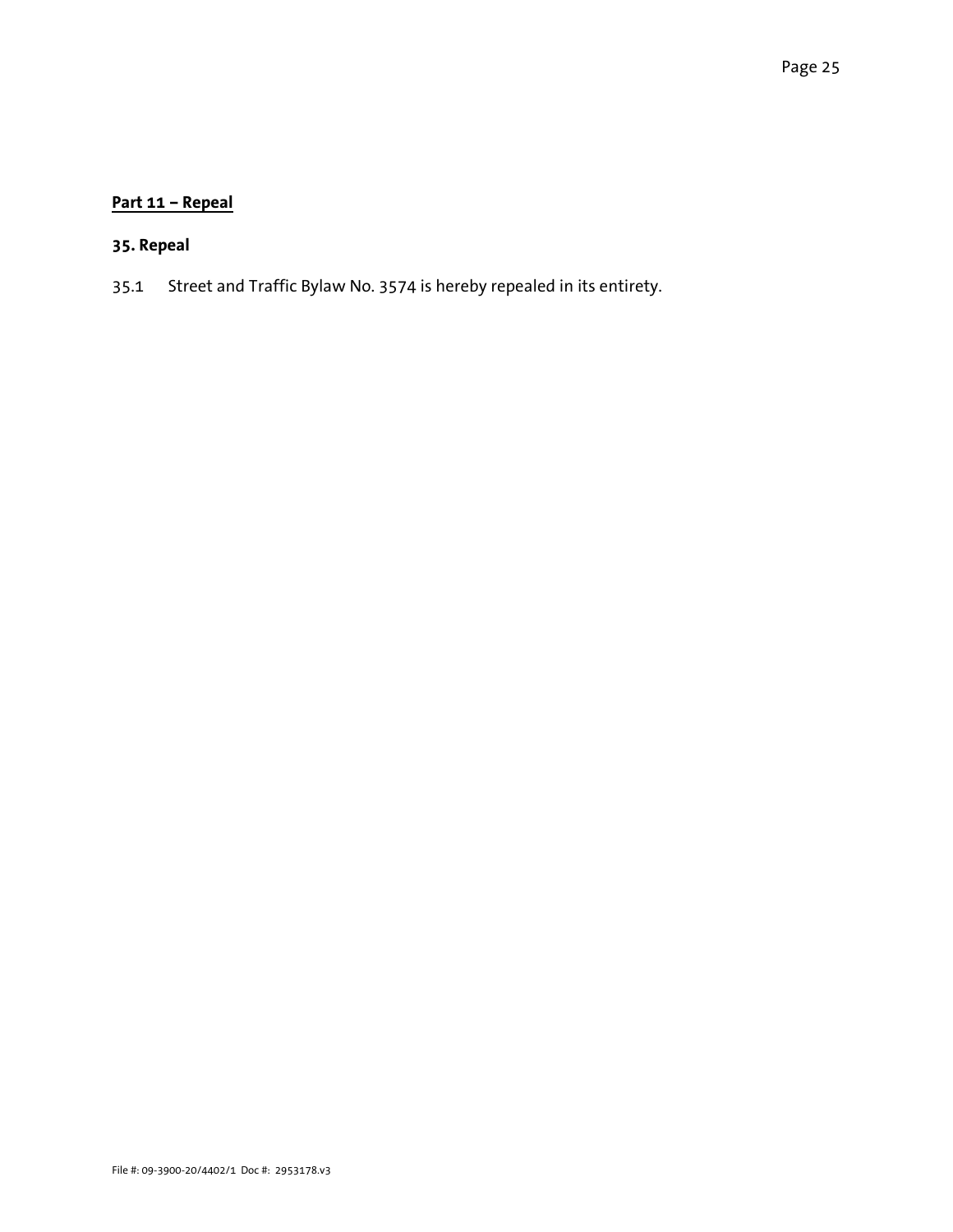READ A FIRST TIME this 7th day of July,2014.

READ A SECOND TIME this 7<sup>th</sup> day of July, 2014.

READ A THIRD TIME this 7<sup>th</sup> day of July, 2014.

GIVEN FOURTH AND FINAL READING and the Seal of the Corporation affixed this 29<sup>th</sup> day of July, 2014.

MAYOR

**CLERK**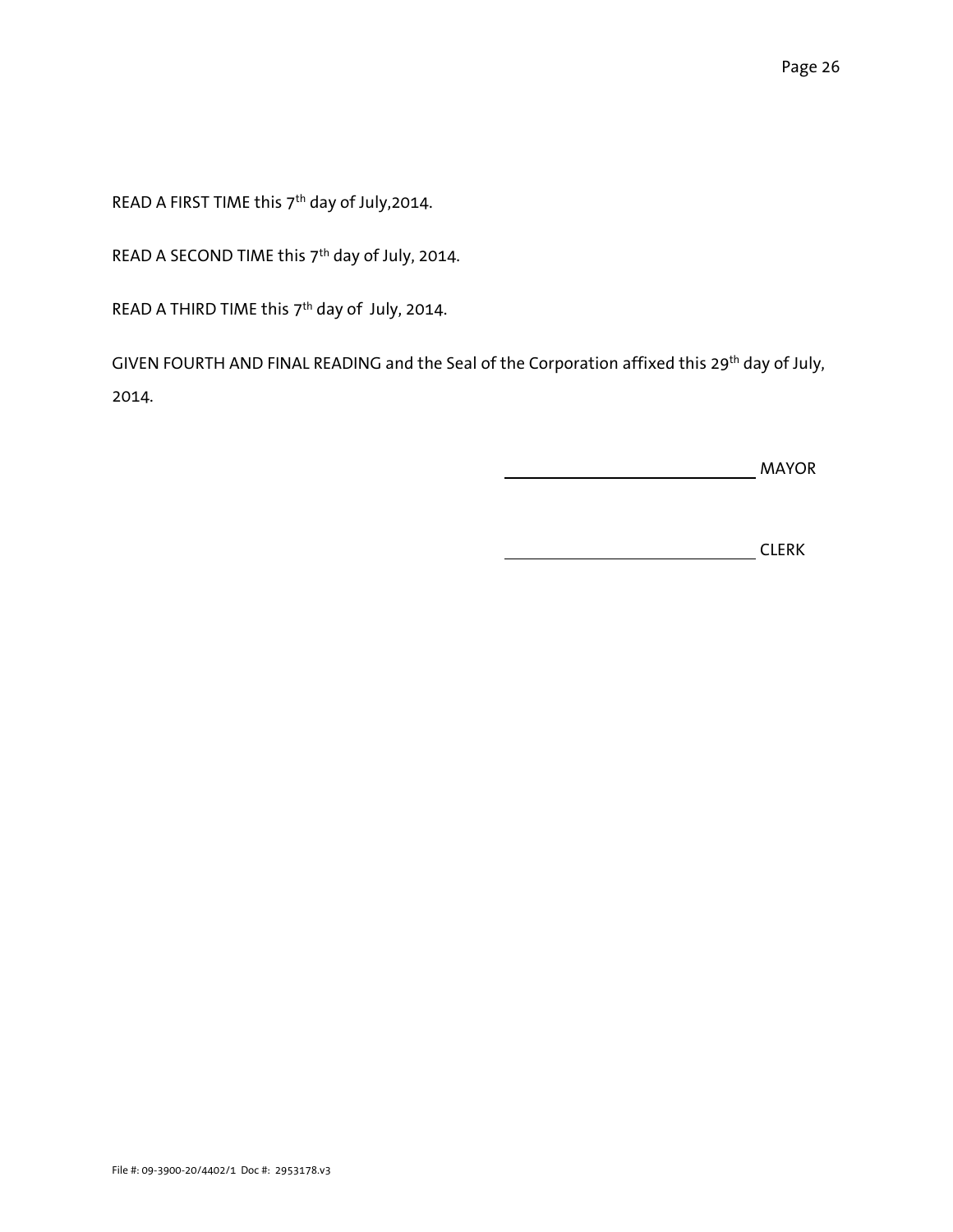# **Schedule A – Truck Routes**

| <b>Description</b>                                                                                                            | <b>Time Restrictions</b>                                                                                                                             |
|-------------------------------------------------------------------------------------------------------------------------------|------------------------------------------------------------------------------------------------------------------------------------------------------|
| All streets in or bordering on any areas zoned as industrial under<br>the City of Coquitlam Zoning Bylaw No. 3000 as amended. | No time restriction                                                                                                                                  |
| Lougheed Highway                                                                                                              | No time restriction                                                                                                                                  |
| Barnet Highway                                                                                                                | No time restriction                                                                                                                                  |
| Blue Mountain Street from Lougheed Highway to Brunette<br>Avenue                                                              | No time restriction                                                                                                                                  |
| Brunette Avenue from Lougheed Highway to Bernatchey Street                                                                    | No time restriction                                                                                                                                  |
| Clarke Road from Ingersoll Avenue to North Road                                                                               | No time restriction                                                                                                                                  |
| Coast Meridian Road from David Avenue to Victoria Drive                                                                       | No time restriction                                                                                                                                  |
| Como Lake Avenue from North Road to Clarke Road                                                                               | No time restriction                                                                                                                                  |
| Como Lake Avenue from Westwood Street to Lougheed Highway                                                                     | No time restriction                                                                                                                                  |
| David Avenue from Pipeline Road to Coast Meridian Road                                                                        | No time restriction                                                                                                                                  |
| King Edward Street from Lougheed Highway to United Boulevard                                                                  | No time restriction                                                                                                                                  |
| North Road from Clarke Road to Brunette River                                                                                 | No time restriction                                                                                                                                  |
| David Avenue from Pipeline Road to Port Moody border                                                                          | 6 a.m. to 10 p.m. Monday to<br>Friday, 8 a.m.<br>to<br>5 p.m.<br>Saturday. Truck travel is not<br>permitted on Sundays and<br>Statutory Holidays.    |
| Pinetree Way from David Avenue to Lougheed Highway                                                                            | 6 a.m. to 10 p.m. Monday to<br>Friday,<br>8 a.m.<br>to<br>5 p.m.<br>Saturday. Truck travel is not<br>permitted on Sundays and<br>Statutory Holidays. |